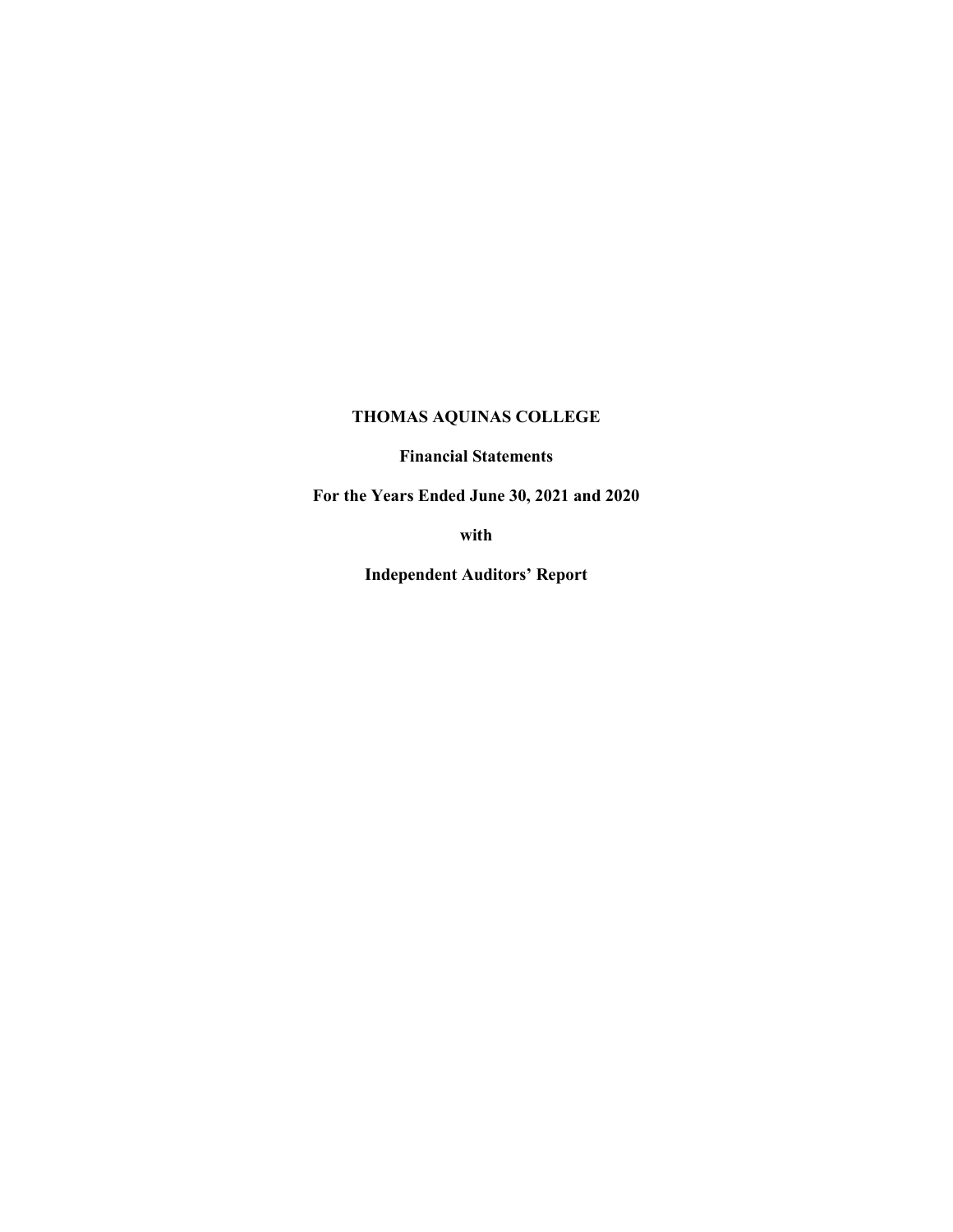

# **INDEPENDENT AUDITORS' REPORT**

To the Board of Governors of Thomas Aquinas College:

We have audited the accompanying financial statements of Thomas Aquinas College (a California not-for-profit corporation), which comprise the statements of financial position as of June 30, 2021 and 2020, and the related statements of activities and cash flows for the years then ended, and the related notes to the financial statements.

# *Management's Responsibility for the Financial Statements*

Management is responsible for the preparation and fair presentation of these financial statements in accordance with accounting principles generally accepted in the United States of America; this includes the design, implementation, and maintenance of internal control relevant to the preparation and fair presentation of financial statements that are free from material misstatement, whether due to fraud or error.

# *Auditors' Responsibility*

Our responsibility is to express an opinion on these financial statements based on our audits. We conducted our audits in accordance with auditing standards generally accepted in the United States of America. Those standards require that we plan and perform the audit to obtain reasonable assurance about whether the financial statements are free from material misstatement.

An audit involves performing procedures to obtain audit evidence about the amounts and disclosures in the financial statements. The procedures selected depend on the auditors' judgment, including the assessment of the risks of material misstatement of the financial statements, whether due to fraud or error. In making those risk assessments, the auditor considers internal control relevant to the entity's preparation and fair presentation of the financial statements in order to design audit procedures that are appropriate in the circumstances, but not for the purpose of expressing an opinion on the effectiveness of the entity's internal control. Accordingly, we express no such opinion. An audit also includes evaluating the appropriateness of accounting policies used and the reasonableness of significant accounting estimates made by management, as well as evaluating the overall presentation of the financial statements.

We believe that the audit evidence we have obtained is sufficient and appropriate to provide a basis for our audit opinion.

# *Opinion*

In our opinion, the financial statements referred to above present fairly, in all material respects, the financial position of Thomas Aquinas College as of June 30, 2021 and 2020, and the changes in its net assets and its cash flows for the years then ended in accordance with accounting principles generally accepted in the United States of America.

Almich & Associates

Lake Forest, California November 8, 2021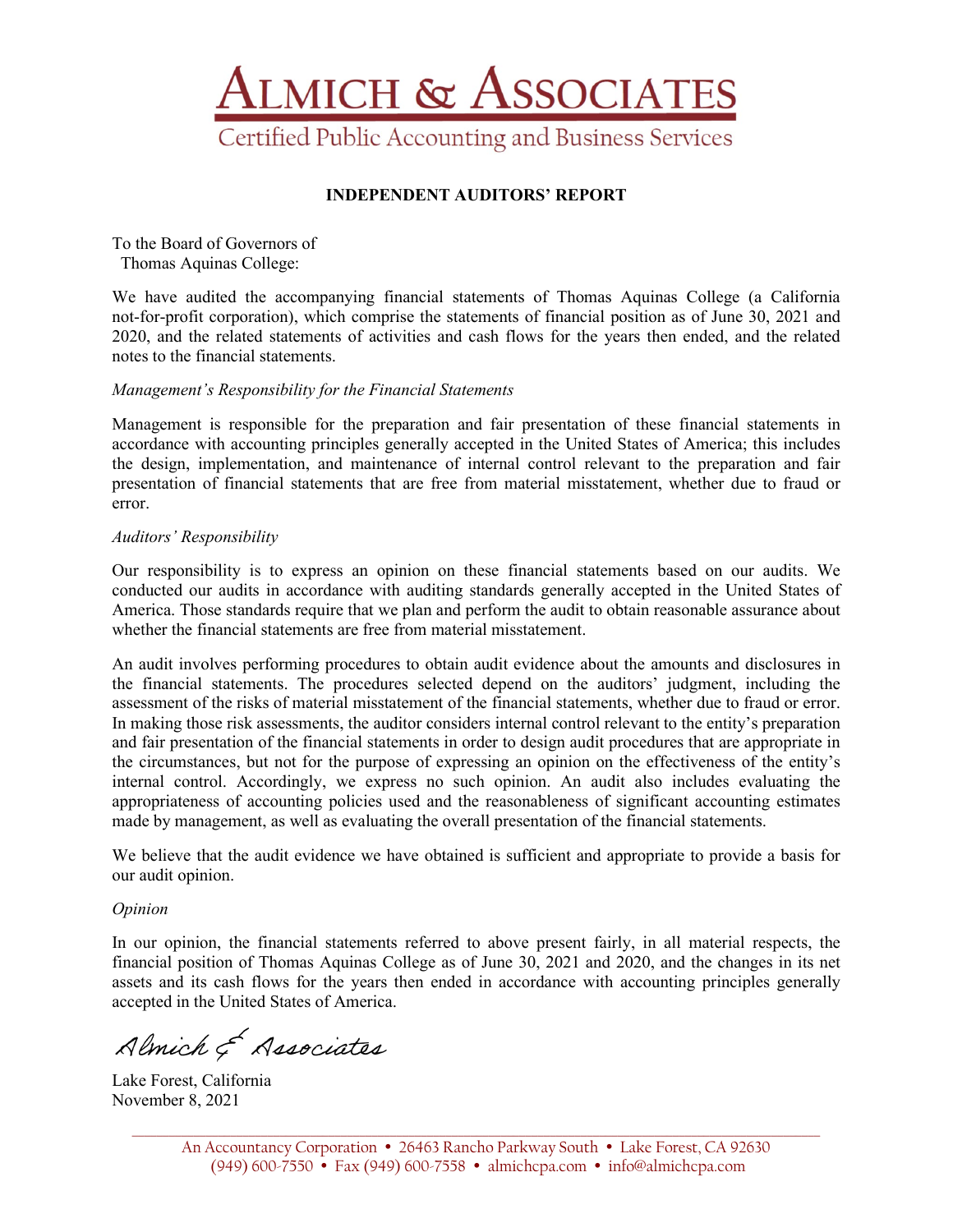# **THOMAS AQUINAS COLLEGE**

# **Statements of Financial Position**

**June 30, 2021 and 2020**

# **Assets**

|                                                                  | 2021            | 2020          |
|------------------------------------------------------------------|-----------------|---------------|
| Current assets:                                                  |                 |               |
| Cash and cash equivalents                                        | \$<br>5,246,156 | \$<br>899,929 |
| Marketable and other securities                                  |                 | 2,002,700     |
| Accounts receivable, net of allowance for doubtful               |                 |               |
| accounts of \$25,800 for 2021 and 2020                           | 447,258         | 216,503       |
| Current portion of gifts and grants receivable                   | 1,845,370       | 2,728,127     |
| Prepaid expenses and other                                       | 1,183,457       | 1,116,799     |
| Total current assets                                             | 8,722,241       | 6,964,058     |
| Long-term assets:                                                |                 |               |
| Cash and cash equivalents restricted for purchases of property,  |                 |               |
| plant and equipment                                              | 7,076,404       | 11,221,103    |
| Cash restricted for endowment                                    |                 | 3,720,980     |
| Student loans receivable, net of allowance for doubtful accounts |                 |               |
| of \$107,535 for 2021 and 2020                                   | 297,624         | 264,583       |
| Gifts and grants receivable, net of current portion and present  |                 |               |
| value discount                                                   | 1,035,061       | 1,394,685     |
| Property, plant and equipment, net of accumulated                |                 |               |
| depreciation and amortization of \$40,440,058 for 2021           |                 |               |
| and \$37,171,340 for 2020                                        | 91,424,343      | 84,780,157    |
| Interests in producing oil and gas properties                    | 2,132,000       | 2,132,000     |
| Assets held in trusts and gift annuities                         | 3,472,115       | 3,281,051     |
| Marketable and other securities                                  | 32,006,102      | 21,444,135    |
| Real properties held for sale                                    |                 | 1,420,894     |
| Total long-term assets                                           | 137,443,649     | 129,659,588   |
| <b>Total assets</b>                                              | \$146,165,890   | \$136,623,646 |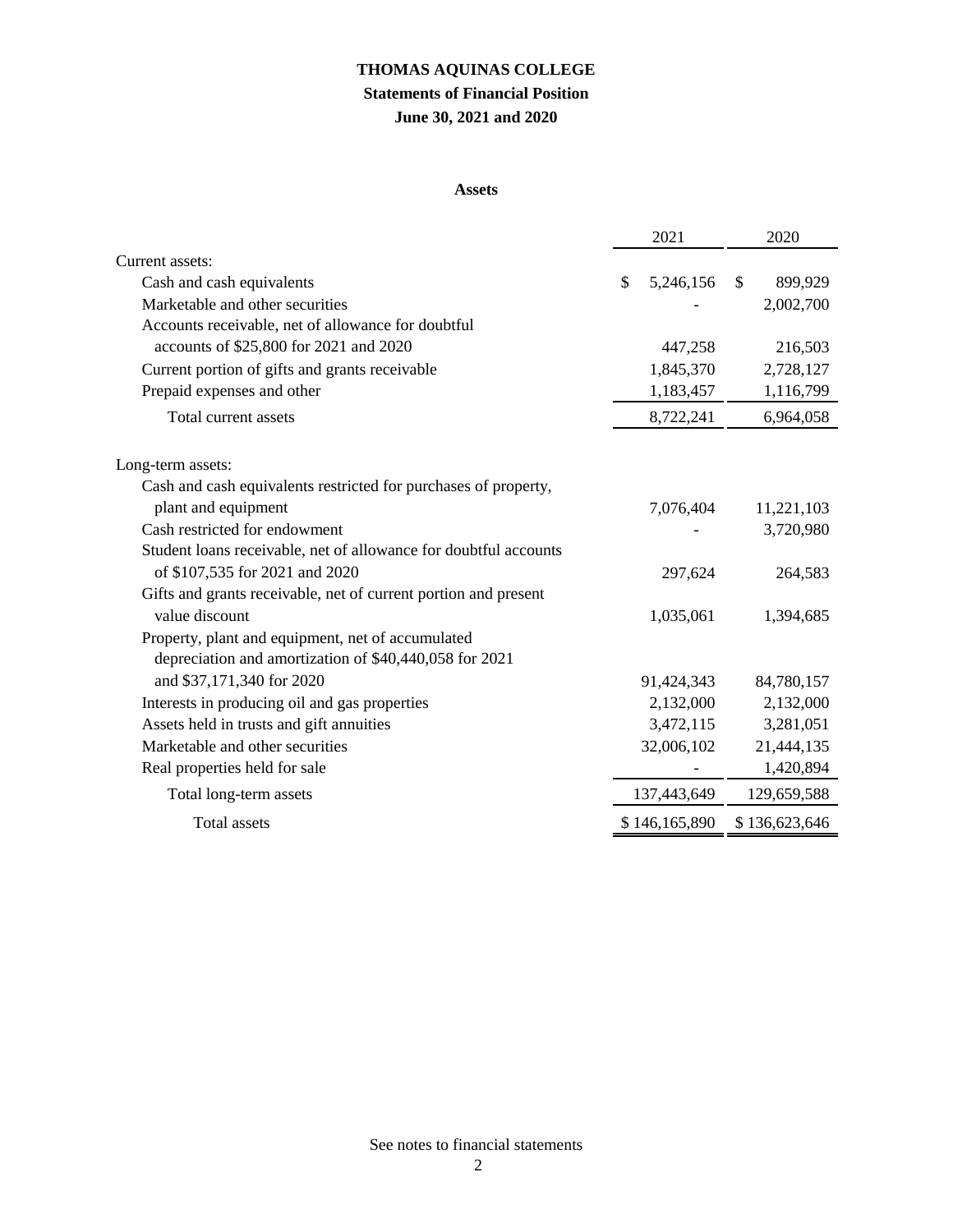# **THOMAS AQUINAS COLLEGE**

# **Statements of Financial Position**

**June 30, 2021 and 2020**

# **Liabilities and Net Assets**

|                                                                     | 2021          | 2020          |
|---------------------------------------------------------------------|---------------|---------------|
| Current liabilities:                                                |               |               |
| Accounts payable                                                    | \$<br>941,393 | \$<br>844,736 |
| Accrued expenses                                                    | 1,550,329     | 684,914       |
| Prepaid tuition and room deposits                                   | 1,381,293     | 701,399       |
| Current portion of obligations under trusts and gift annuities      | 170,544       | 185,968       |
| Current portion of long-term debt                                   | 135,000       | 858,796       |
| Total current liabilities                                           | 4,178,559     | 3,275,813     |
| Long-term liabilities:                                              |               |               |
| Obligations under trusts and gift annuities, net of current portion | 1,596,665     | 1,614,649     |
| Long-term debt, net of current portion                              | 5,026,088     | 10,307,292    |
| Paycheck Protection Program loan                                    | 1,860,310     | 1,860,310     |
| Total long-term liabilities                                         | 8,483,063     | 13,782,251    |
| <b>Total liabilities</b>                                            | 12,661,622    | 17,058,064    |
| Net assets:                                                         |               |               |
| Without donor restrictions                                          | 93,012,289    | 79,055,919    |
| With donor restrictions                                             | 40,491,979    | 40,509,663    |
| Total net assets                                                    | 133,504,268   | 119,565,582   |
| Total liabilities and net assets                                    | \$146,165,890 | \$136,623,646 |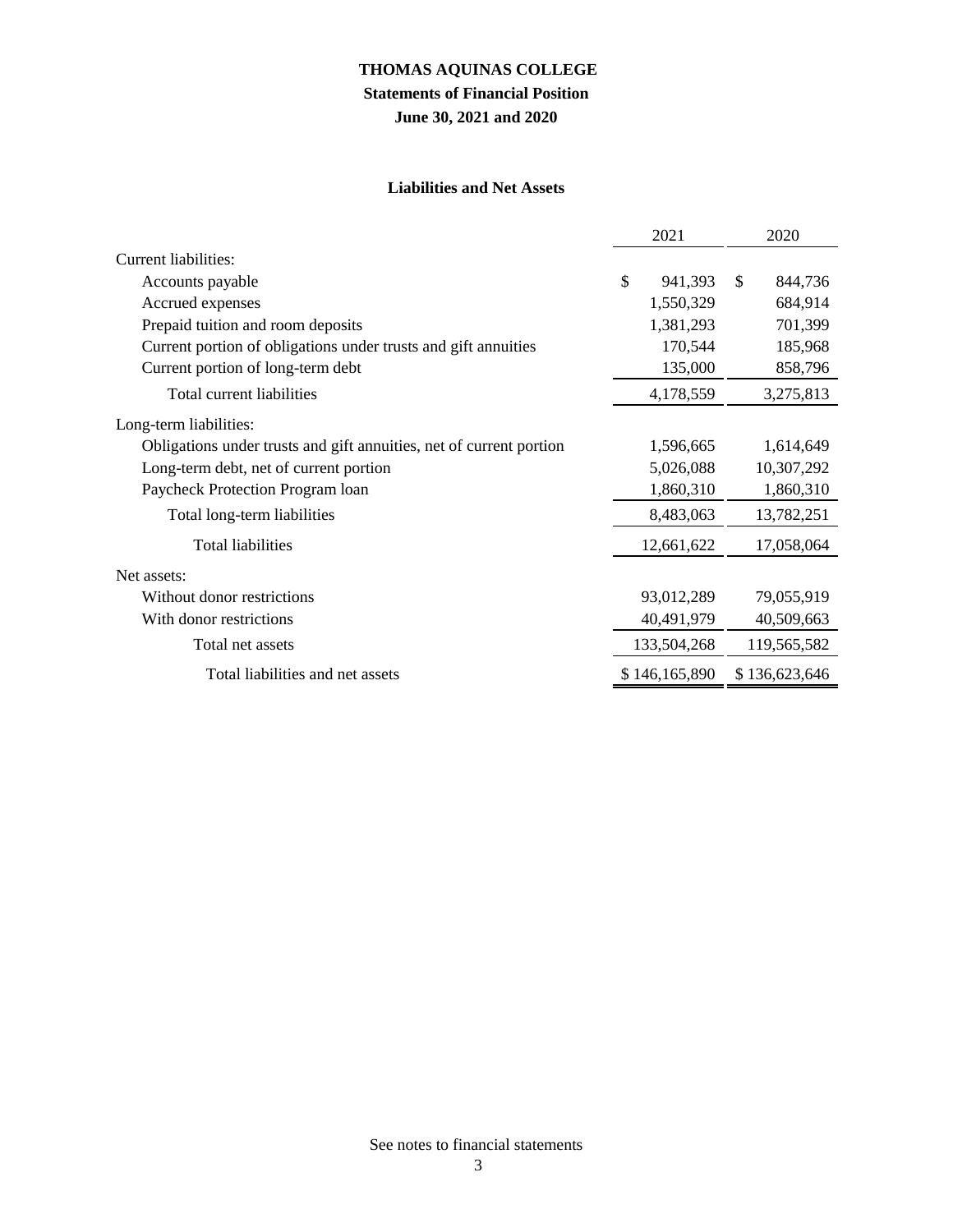# **THOMAS AQUINAS COLLEGE Statement of Activities For the Year Ended June 30, 2021**

|                                         | <b>Without Donor</b> |                  |                  |  |
|-----------------------------------------|----------------------|------------------|------------------|--|
|                                         | Restrictions         | Restrictions     | Total            |  |
| Revenues, gains and other support:      |                      |                  |                  |  |
| Tuition                                 | \$<br>11,815,538     | \$               | \$<br>11,815,538 |  |
| Auxiliary enterprises                   | 4,368,730            |                  | 4,368,730        |  |
| Gifts and grants                        | 9,576,789            | 3,237,653        | 12,814,442       |  |
| Oil/gas royalty and working interest    | 132,223              |                  | 132,223          |  |
| Gain on investments:                    |                      |                  |                  |  |
| Dividends and interest                  | 5,004                | 418,338          | 423,342          |  |
| Realized gain on marketable and         |                      |                  |                  |  |
| other securities, net                   | 1,814                | 412,272          | 414,086          |  |
| Unrealized gain on marketable           |                      |                  |                  |  |
| and other securities, net               | 3,515                | 4,022,741        | 4,026,256        |  |
| Other gains and support                 | 12,381,447           |                  | 12,381,447       |  |
| Total revenues, gains and other support | 38,285,060           | 8,091,004        | 46,376,064       |  |
| Net assets released from restrictions   | 8,108,688            | (8,108,688)      |                  |  |
|                                         | 46,393,748           | (17,684)         | 46,376,064       |  |
| Expenses:                               |                      |                  |                  |  |
| Instruction                             | 7,740,733            |                  | 7,740,733        |  |
| Administration                          | 2,006,818            |                  | 2,006,818        |  |
| Student recruitment                     | 1,083,655            |                  | 1,083,655        |  |
| Development                             | 2,591,298            |                  | 2,591,298        |  |
| Operations and maintenance              | 4,449,816            |                  | 4,449,816        |  |
| Student financial aid                   | 5,537,624            |                  | 5,537,624        |  |
| Interest and fees on debt               | 406,390              |                  | 406,390          |  |
| Auxiliary enterprises                   | 5,152,791            |                  | 5,152,791        |  |
| Depreciation and amortization           | 3,268,718            |                  | 3,268,718        |  |
| Other                                   | 199,535              |                  | 199,535          |  |
| Total expenses                          | 32,437,378           |                  | 32,437,378       |  |
| Change in net assets                    | 13,956,370           | (17, 684)        | 13,938,686       |  |
| Net assets, beginning of year           | 79,055,919           | 40,509,663       | 119,565,582      |  |
| Net assets, end of year                 | 93,012,289<br>\$     | \$<br>40,491,979 | \$133,504,268    |  |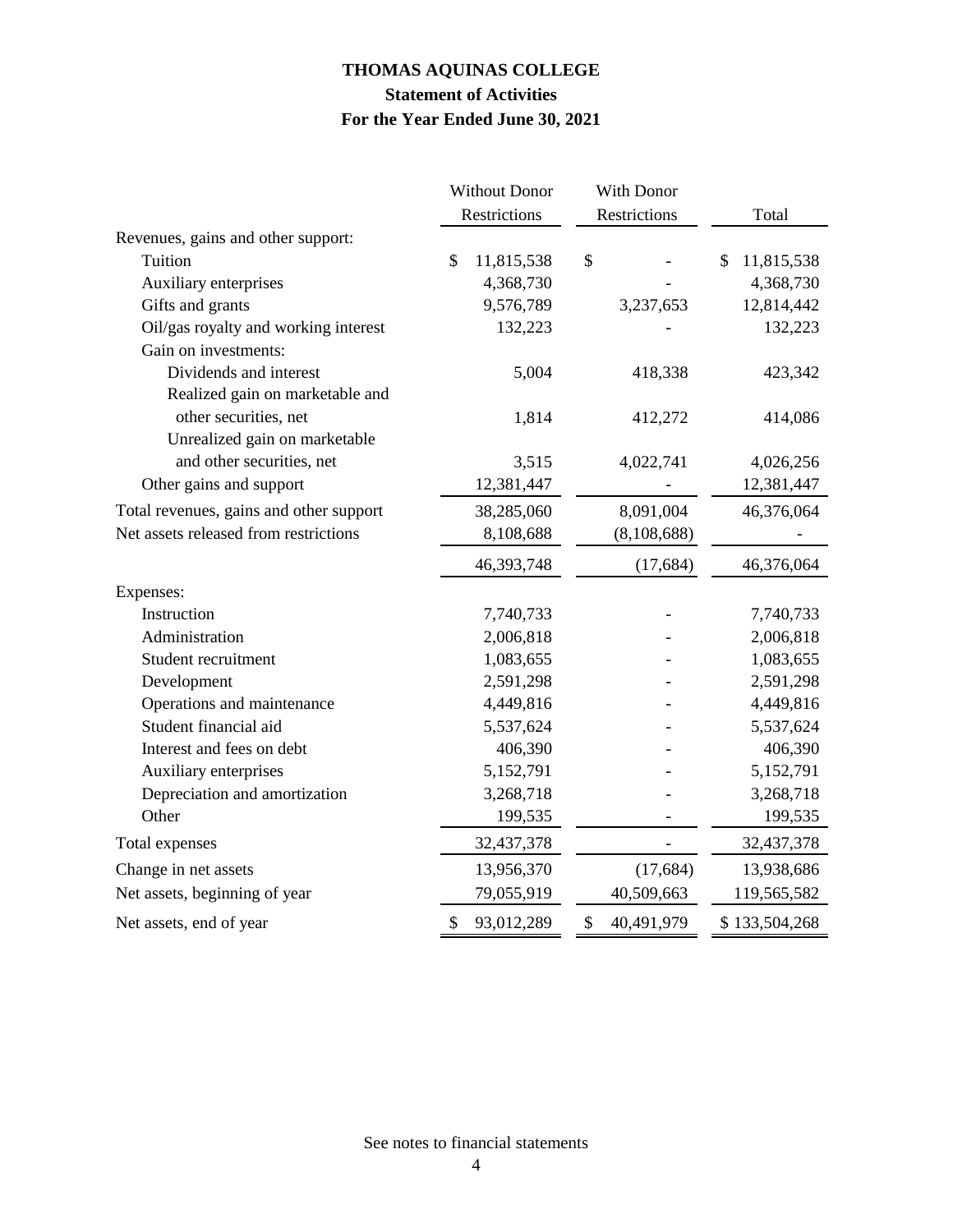# **THOMAS AQUINAS COLLEGE Statement of Activities For the Year Ended June 30, 2020**

|                                         | <b>Without Donor</b> | With Donor       |                   |
|-----------------------------------------|----------------------|------------------|-------------------|
|                                         | Restrictions         | Restrictions     | Total             |
| Revenues, gains and other support:      |                      |                  |                   |
| Tuition                                 | \$<br>11,103,885     | \$               | \$<br>11,103,885  |
| Auxiliary enterprises                   | 3,154,450            |                  | 3,154,450         |
| Gifts and grants                        | 7,147,594            | 1,904,452        | 9,052,046         |
| Oil/gas royalty and working interest    | 166,883              |                  | 166,883           |
| Gain on investments:                    |                      |                  |                   |
| Dividends and interest                  | 22,909               | 564,978          | 587,887           |
| Realized gain (loss) on marketable      |                      |                  |                   |
| and other securities, net               | (4,213)              | 333,884          | 329,671           |
| Unrealized loss on marketable and       |                      |                  |                   |
| other securities, net                   | (3,570)              | (661, 841)       | (665, 411)        |
| Other gains and support                 | 396,363              |                  | 396,363           |
| Total revenues, gains and other support | 21,984,301           | 2,141,473        | 24, 125, 774      |
| Net assets released from restrictions   | 4,621,894            | (4,621,894)      |                   |
|                                         | 26,606,195           | (2,480,421)      | 24, 125, 774      |
| Expenses:                               |                      |                  |                   |
| Instruction                             | 7,406,329            |                  | 7,406,329         |
| Administration                          | 1,734,769            |                  | 1,734,769         |
| Student recruitment                     | 1,032,701            |                  | 1,032,701         |
| Development                             | 2,416,822            |                  | 2,416,822         |
| Operations and maintenance              | 3,627,723            |                  | 3,627,723         |
| Student financial aid                   | 4,241,665            |                  | 4,241,665         |
| Interest and fees on debt               | 472,712              |                  | 472,712           |
| Auxiliary enterprises                   | 4,286,866            |                  | 4,286,866         |
| Depreciation and amortization           | 3,148,825            |                  | 3,148,825         |
| Other                                   | 114,631              |                  | 114,631           |
| Impairment of interests in producing    |                      |                  |                   |
| oil and gas properties                  | 359,972              |                  | 359,972           |
| Total expenses                          | 28,843,015           |                  | 28,843,015        |
| Change in net assets                    | (2, 236, 820)        | (2,480,421)      | (4,717,241)       |
| Net assets, beginning of year           | 81,292,739           | 42,990,084       | 124,282,823       |
| Net assets, end of year                 | \$<br>79,055,919     | \$<br>40,509,663 | \$<br>119,565,582 |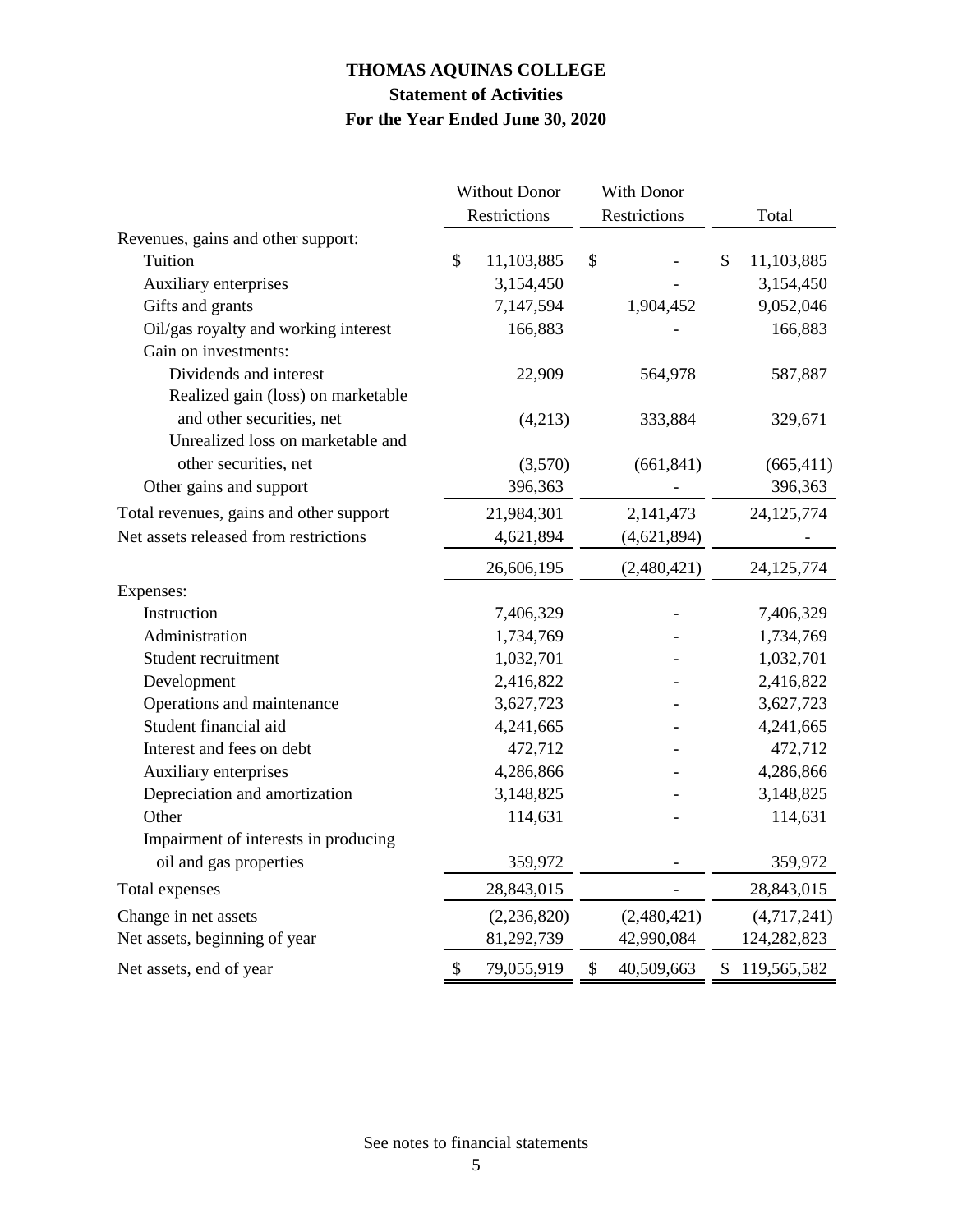# **THOMAS AQUINAS COLLEGE Statements of Cash Flows For the Years Ended June 30, 2021 and 2020**

|                                                                       |    | 2021          | 2020              |
|-----------------------------------------------------------------------|----|---------------|-------------------|
| Cash flows from operating activities:                                 |    |               |                   |
| Change in net assets                                                  | \$ | 13,938,686    | \$<br>(4,717,241) |
| Adjustments to reconcile change in net assets to net cash provided by |    |               |                   |
| operating activities:                                                 |    |               |                   |
| Gift - real properties                                                |    |               | (220, 894)        |
| Depreciation and amortization                                         |    | 3,268,718     | 3,148,825         |
| Unrealized loss (gain) on marketable and other securities, net        |    | (4,026,256)   | 665,411           |
| Gain on Paycheck Protection Program loan forgiveness                  |    | (1,860,310)   |                   |
| Changes in assets and liabilities:                                    |    |               |                   |
| Accounts receivable, net                                              |    | (230,755)     | (116, 484)        |
| Student loans receivable, net                                         |    | (33,041)      | (8,895)           |
| Gifts and grants receivable, net                                      |    | 1,242,381     | 5,999,741         |
| Prepaid expenses and other                                            |    | (66, 658)     | (608, 854)        |
| Assets held in trusts and gift annuities                              |    | (191,064)     | (18, 359)         |
| Accounts payable                                                      |    | 96,657        | 213,853           |
| Accrued expenses                                                      |    | 865,415       | (21, 361)         |
| Prepaid tuition and room deposits                                     |    | 679,894       | (70, 393)         |
| Obligations under trusts and gift annuities                           |    | (33, 408)     | (3, 336)          |
| Net cash provided by operating activities                             |    | 13,650,259    | 4,242,013         |
| Cash flows from investing activities:                                 |    |               |                   |
| Net purchases of marketable and other securities                      |    | (4, 533, 011) | (850, 320)        |
| Purchases of property, plant and equipment                            |    | (9,912,904)   | (4,947,974)       |
| Proceeds from sale of real properties                                 |    | 1,420,894     |                   |
| Net cash used by investing activities                                 |    | (13,025,021)  | (5,798,294)       |
| Cash flows from financing activities:                                 |    |               |                   |
| Principal repayments on long-term debt                                |    | (6,005,000)   | (135,000)         |
| Proceeds from Paycheck Protection Program loan                        |    | 1,860,310     | 1,860,310         |
| Proceeds from long-term debt                                          |    |               | 1,000,000         |
| Net cash provided (used) by financing activities                      |    | (4,144,690)   | 2,725,310         |
| Net increase (decrease) in cash, cash equivalents and restricted cash |    | (3,519,452)   | 1,169,029         |
| Cash, cash equivalents, and restricted cash at beginning of year      |    | 15,842,012    | 14,672,983        |
| Cash, cash equivalents, and restricted cash at end of year            | S  | 12,322,560    | \$<br>15,842,012  |
| Supplemental disclosure of cash flow information:                     |    |               |                   |
| Cash paid for interest                                                | \$ | 412,836       | \$<br>424,097     |
| Cash paid for income taxes                                            | \$ |               | \$                |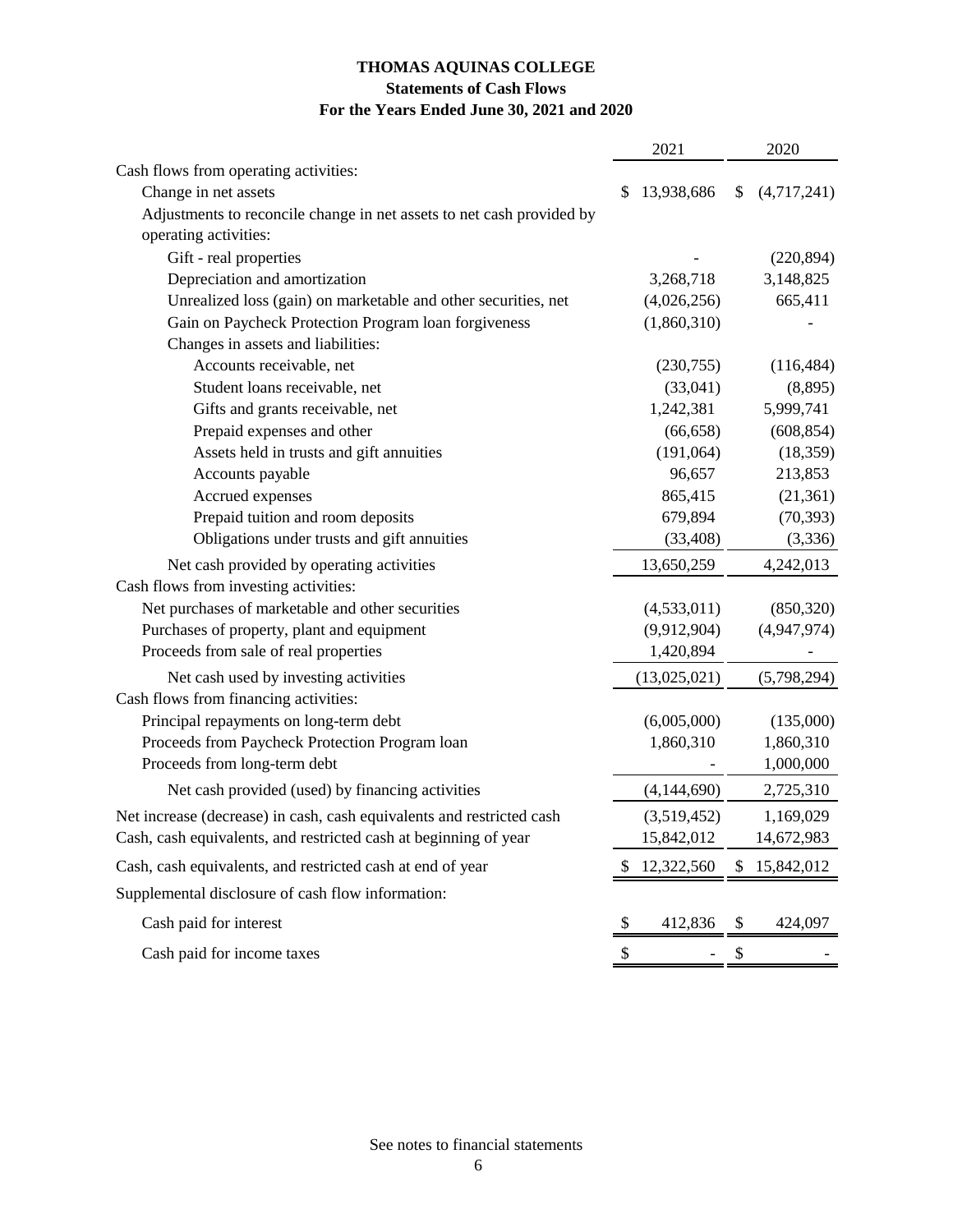#### **THOMAS AQUINAS COLLEGE Notes to Financial Statements June 30, 2021 and 2020**

## NOTE 1 – SUMMARY OF SIGNIFICANT ACCOUNTING POLICIES

#### *Organization*

Thomas Aquinas College (the College) is a Catholic nonprofit educational institution with two campuses located in Santa Paula, California and Northfield, Massachusetts. The College offers an integrated liberal arts program based on a study of the Great Books. The College is primarily funded by tuition, room and board charges, and gifts.

#### *Basis of Accounting*

The financial statements of the College have been prepared on the accrual basis of accounting.

#### *Basis of Presentation*

Net assets, revenues, expenses, gains and losses are classified based on the existence or absence of donorimposed restrictions. Accordingly, the net assets of the College and changes therein are classified and reported as follows:

Net assets without donor restrictions - Net assets that are not subject to donor-imposed stipulations.

Net assets with donor restrictions – Net assets subject to donor-imposed stipulations that need to be maintained permanently by the College or whose restrictions will be met either by the actions of the College or the passage of time.

Revenues are reported as increases in net assets without donor restrictions unless use of the related assets is limited by donor-imposed stipulations. Expenses are reported as decreases in net assets without donor restrictions. Gains and losses on investments and other assets or liabilities are reported as increases or decreases in net assets without donor restrictions unless their use is restricted by explicit donor stipulation or by law. Expirations of restrictions on net assets (i.e., the donor-stipulated purpose has been fulfilled and/or the stipulated time period has elapsed) are reported as reclassifications between the applicable classes of net assets.

As of June 30, 2021 and 2020, net assets with donor restrictions that are available for certain operations and facility improvements of the College amounted to \$17,537,433 and \$20,648,770, respectively, and net assets restricted in perpetuity amounted to \$22,954,546 and \$19,860,893, respectively. The income from net assets restricted in perpetuity is classified as restricted and is expendable to primarily support student financial aid, library operations, and the St. Vincent de Paul Lecture Series.

Net assets released from restrictions for the years ended June 30, 2021 and 2020 were as follows:

|                                     | 2021      | 2020      |
|-------------------------------------|-----------|-----------|
| Appropriated for endowment spending | 1,186,650 | 1,228,231 |
| Facilities                          | 6,922,038 | 3,393,663 |
|                                     | 8,108,688 | 4,621,894 |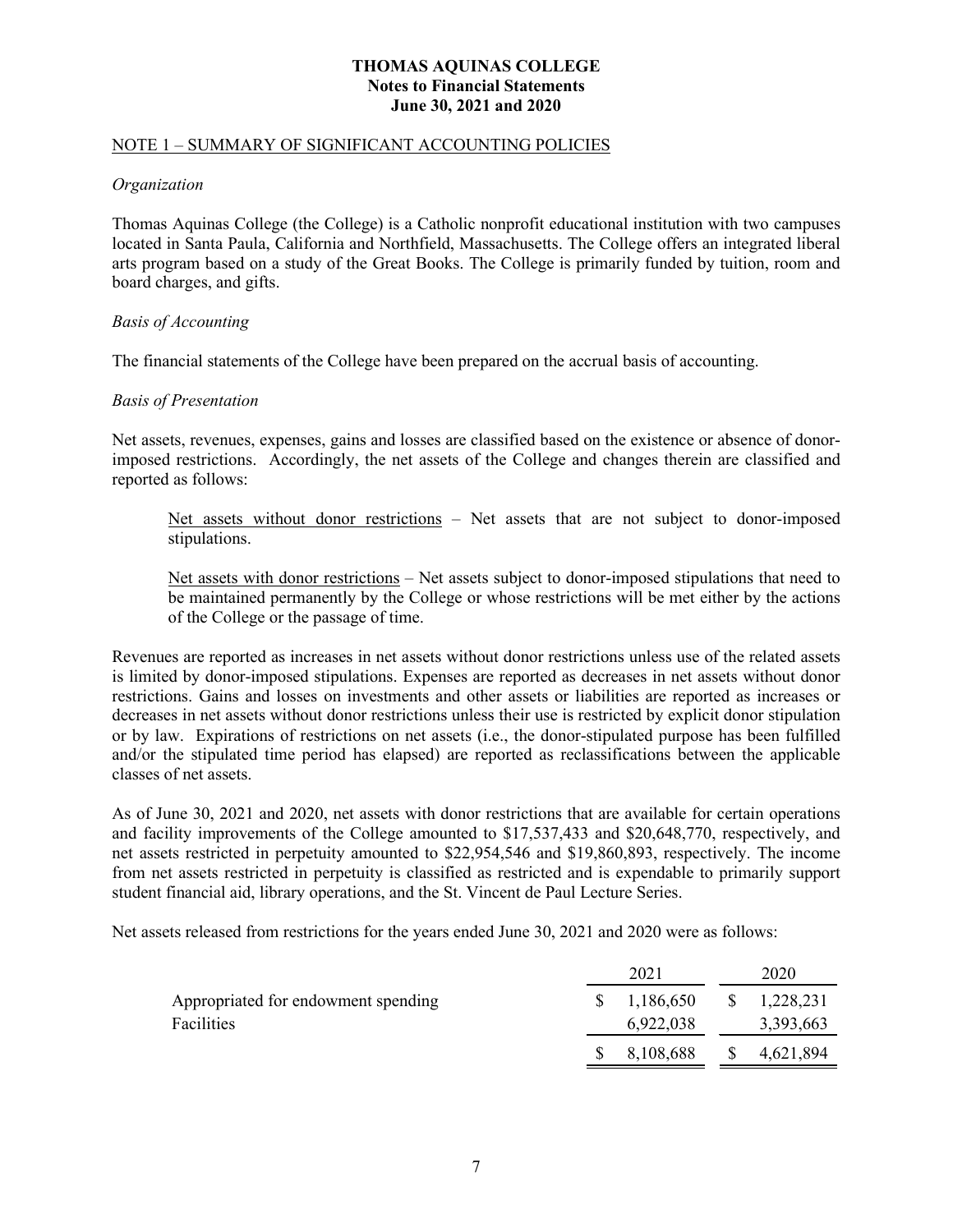## *Cash and Cash Equivalents*

The College considers cash equivalents to be only those investments with original maturities of three months or less. Cash equivalents consist of certificates of deposit, money market funds and treasury bills as of June 30, 2021 and 2020.

#### *Accounts and Student Loans Receivable*

Accounts and student loans receivable are recorded at the net realizable value expected to be received from students or third-party payors and are not collateralized. The allowance for doubtful accounts associated with the College's accounts and student loans receivable is management's best estimate based upon historical experience. As of June 30 of each year, classes are not in session and, therefore, all of the College's receivables are fully-earned. Management continually monitors and adjusts its allowance associated with the College's receivables to address any credit risks associated with the accounts and student loans receivable. When uncertainty exists as to the collection of receivables, the College records an allowance for doubtful accounts and a corresponding charge to bad debt expense.

#### *Revenue Recognition*

The College recognizes revenue in accordance with *Accounting Standards Codification (ASC) Topic 606, Revenue from Contracts with Customers,* which provides a five-step model for recognizing revenue from contracts with customers. The College's program is designed to be completed in 4 years. Student tuition and room and board charges are billed on a semester-by-semester basis and earned evenly over the semester. Prepaid tuition and room deposits represent cash collected in excess of tuition and room and board charges billed as of the statement of financial position date; these amounts are applied to future tuition and room and board charges should the student remain active; if not, the monies are refunded.

The College adopted *ASC Topic 606, Revenue form Contracts with Customers* effective July 1, 2020; no transition adjustment was recognized. The implementation of *ASC Topic 606* had no material effect upon the College's financial statements.

Gifts and grants are recognized as revenue when they are received or unconditionally pledged to the College. Unconditional pledges to give to the College are reflected as gifts and grants receivable. The College reports gifts of cash and other assets as support with donor restrictions if the donor places limitations on the use of the donated asset. Gifts of assets other than cash are recorded at estimated fair value at the date of the gift.

# *Assets Held in Trusts and Gift Annuities and Obligations Under Trusts and Gift Annuities*

Assets held in trusts include assets in irrevocable trusts. The College has been named trustee for these trusts by the donors. The trust assets are being invested in various investment securities and are reflected at estimated fair market value on the accompanying statements of financial position.

Under certain of the trusts, the donors are the life beneficiaries and will receive payments per annum from the net income of the trust or a fixed percentage of the fair market value of the trust assets, as stipulated in trust agreements. An amount equal to the estimated present value of the liability for the annuity payables has been recorded as an obligation under trusts and gift annuities on the accompanying statements of financial position. The estimated present values as of June 30, 2021 and 2020, were calculated using appropriate Internal Revenue Service (IRS) regulations. The College has been named the remainder beneficiary or co-beneficiary of all trusts. The fair market value of the trust assets at June 30, 2021 and 2020 was \$911,391 and \$1,136,703, respectively.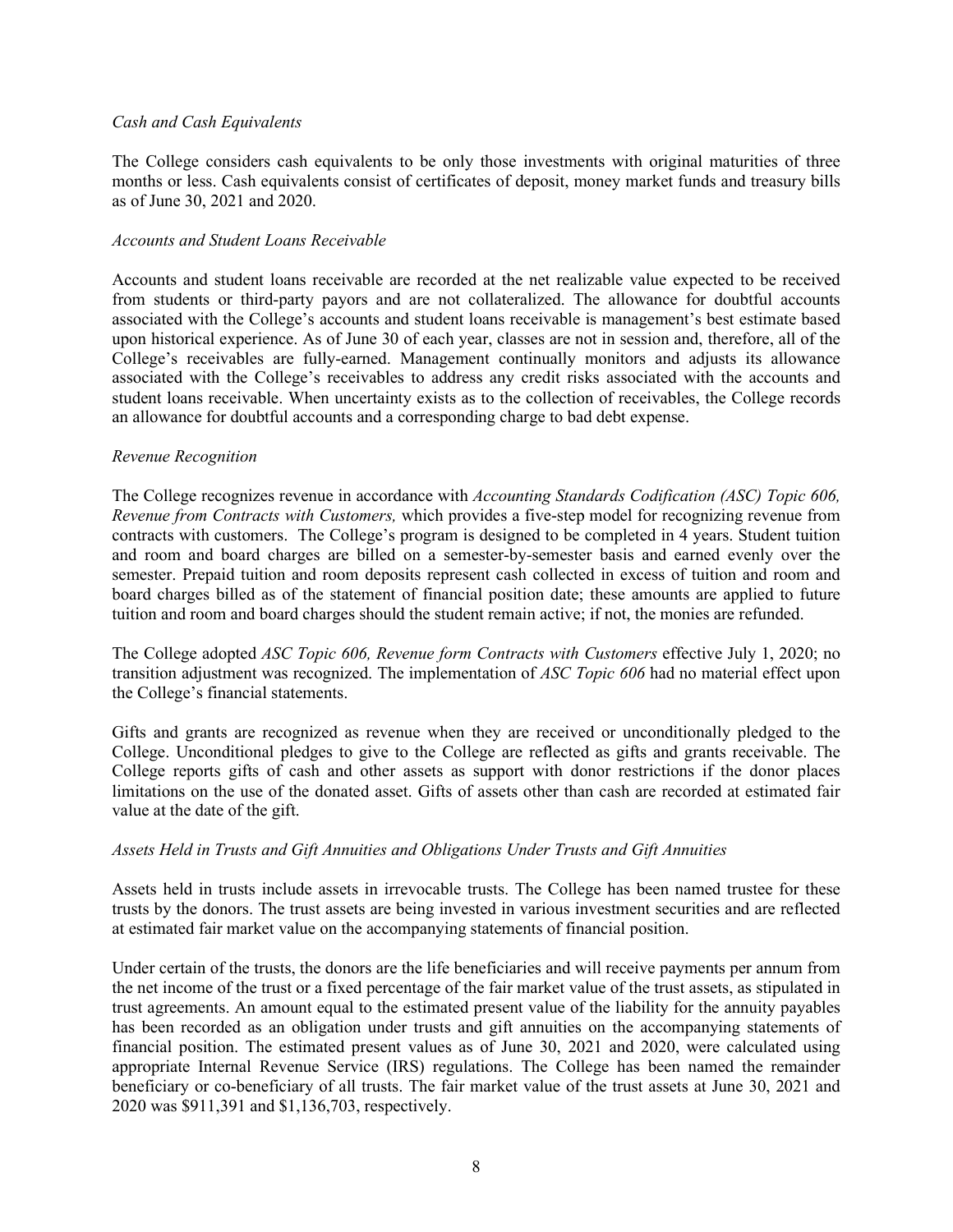Certain trust agreements require that income of the trusts be added to and become principal, and that the trustee shall from time to time apply, for the benefit of the beneficiaries, such amounts as needed for tuition and room and board at the College. These trusts will terminate upon the beneficiaries graduation from the College, or upon the beneficiaries reaching a certain age, as stipulated in the trust agreements. The College has been named the remainder beneficiary of these trusts. The fair market value of the trust assets at June 30, 2021 and 2020 was \$263,604 and \$216,799, respectively.

In addition, the College has a gift annuity plan under which the donors are the life beneficiaries and will receive payments calculated in accordance with the plan. An amount equal to the estimated present value of the liability for the annuity payable has been recorded as an obligation under trusts and gift annuities on the accompanying statements of financial position. The discount rate and actuarial assumption (life expectancy) used in calculating the estimated present value is based on the 2000CM Mortality Table and IRS discount rate of each annuity. The fair market value of the gift annuity assets at June 30, 2021 and 2020 was \$2,297,120 and \$1,927,549, respectively.

# *Real Properties Held for Sale*

As of June 30, 2020, the College held real properties of \$1,420,894; the College sold these properties during the year ended June 30, 2021 for the same amount.

# *Marketable and Other Securities*

The College invests in various investment securities. Investments in equity securities with readily determinable fair values and all investments in debt securities are reported at fair value with gains and losses included in the statements of activities. Investment securities are exposed to various risks such as interest rate, market, and credit risks. Due to the level of risk associated with certain investment securities, it is at least reasonably possible that changes in the values of investment securities will occur in the near term and that such changes could materially affect the College's account balances and the amounts reported in the statements of financial position.

# *Endowment*

The College's endowment funds are all donor restricted and primarily support student financial aid, library operations, and the St. Vincent de Paul Lecture Series. The College's endowment funds are managed by an independent investment firm selected and overseen by the Investment Committee of the Board of Governors. The endowment's securities are held by an independent custodian. The investment objectives are to maintain a well-diversified account with quality securities and cash equivalents, with an emphasis on preservation of capital coupled with long term growth of principal with income sufficient to meet the College's spending policies.

The College's policy is to retain within the endowment any dividend or interest income earned by endowment funds. On September 30 of each year, an amount equal to a percentage of the average market value of the endowment fund on June 30 of the preceding three fiscal years will be transferred from the endowment fund to the unrestricted fund. The percentage for both of the fiscal years ended June 30, 2021 and 2020 was 5.0%. In so doing, the College has implemented the principles of the Uniform Prudent Management of Institutional Funds Act (UPMIFA). The College has two endowment funds with different donor specified spending policies. Amounts appropriated for spending are included within net assets released from restrictions on the accompanying statements of activities.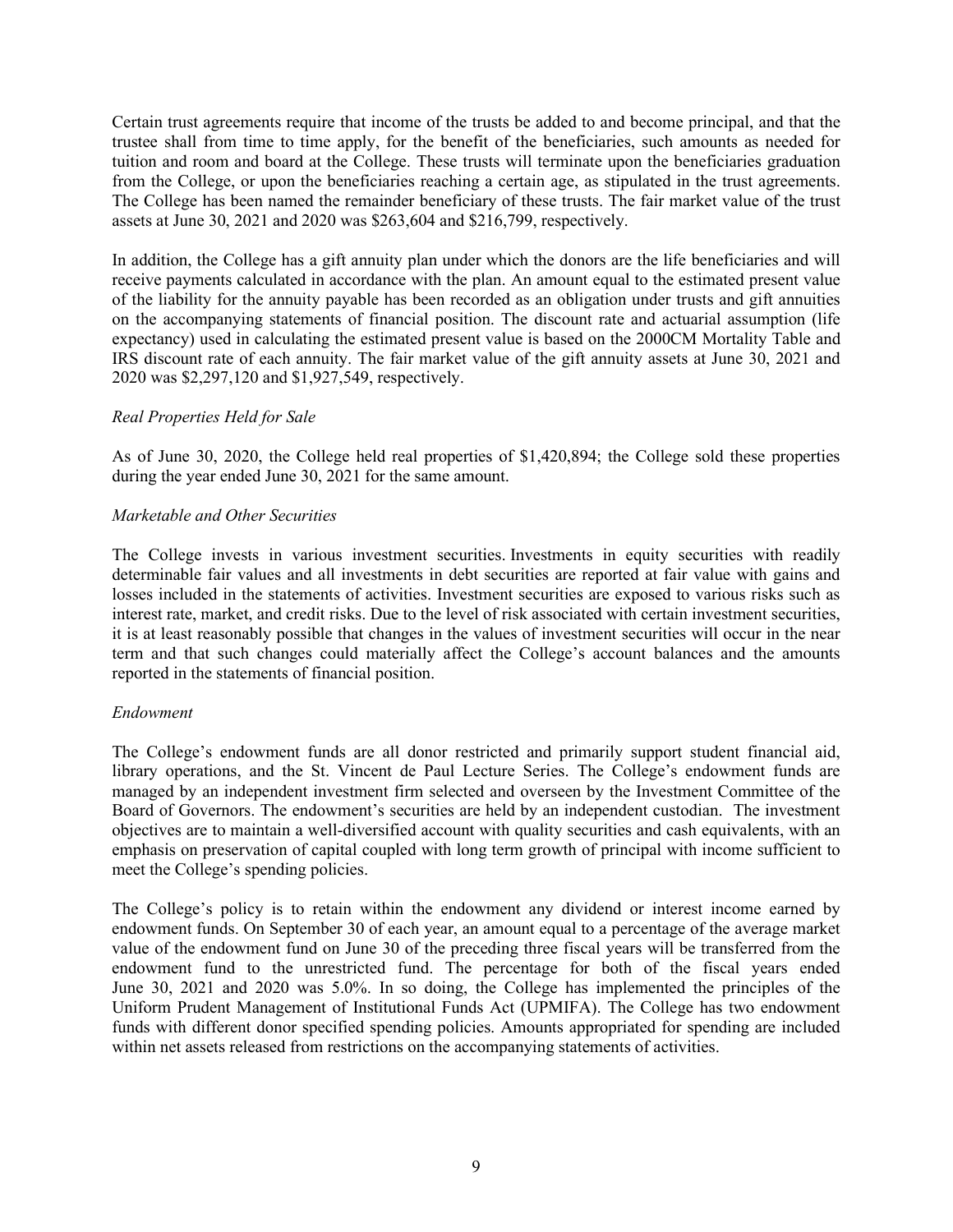When an individual endowment fund explicitly prohibits "under water" distributions, such distributions will not be made. The College considers a fund to be "under water" if the fair value of a fund is less than the sum of (a) the original value of initial and subsequent gift amounts donated to the fund and (b) any accumulations to the fund that are required to be maintained in perpetuity in accordance with the direction of the applicable donor gift instrument. The College had no underwater endowment funds at June 30, 2021 and 2020.

The changes in endowment net assets for the years ended June 30, 2021 and 2020 were as follows:

|                                         | 2021             | 2020         |
|-----------------------------------------|------------------|--------------|
| Endowment net assets, beginning of year | 25,165,115<br>S. | \$25,271,321 |
| Contributions                           | 3,093,653        | 1,743,083    |
| Investment income (loss), net           | 4,933,984        | (621,058)    |
| Amounts appropriated for spending       | (1,186,650)      | (1,228,231)  |
| Endowment net assets, end of year       | 32,006,102       | 25,165,115   |

#### *Interests in Producing Oil & Gas Properties*

The College has a portfolio of oil and gas interests which was recorded at its estimated fair market value at the date of gift. Three of these interests, representing the most significant of the interests received, have been valued by an independent petroleum engineer. These assets are maintained at the lesser of cost or fair market value, as determined on an annual basis by an independent petroleum engineer. As of June 30, 2021 and 2020, the appraisal from an independent petroleum engineer estimated the fair market value of the asset to be approximately \$3,143,000 and \$2,132,000, respectively. The carrying amount of the asset was reduced from \$2,491,972 to the fair market value of \$2,132,000 as of June 30, 2020; the related non-cash impairment charge of \$359,972 is reflected as impairment on interests in producing oil and gas properties on the accompanying 2020 statement of activities.

# *Income Taxes*

The College is a not-for-profit entity that is exempt from federal income tax pursuant to Internal Revenue Code Section (IRC)  $501(c)(3)$  and the corresponding section of the California Revenue and Taxation Code.

The College has unrelated business income from time to time related to certain of its interests in producing oil and gas properties from time to time. There was no provision for unrelated business income tax for the years ended June 30, 2021 and 2020.

#### *Auxiliary Enterprises*

Auxiliary enterprises consist of bookstore, dormitory and food service operations.

# *Reclassifications*

Certain amounts in the accompanying 2020 financial statements have been reclassified to confirm with the current year presentation.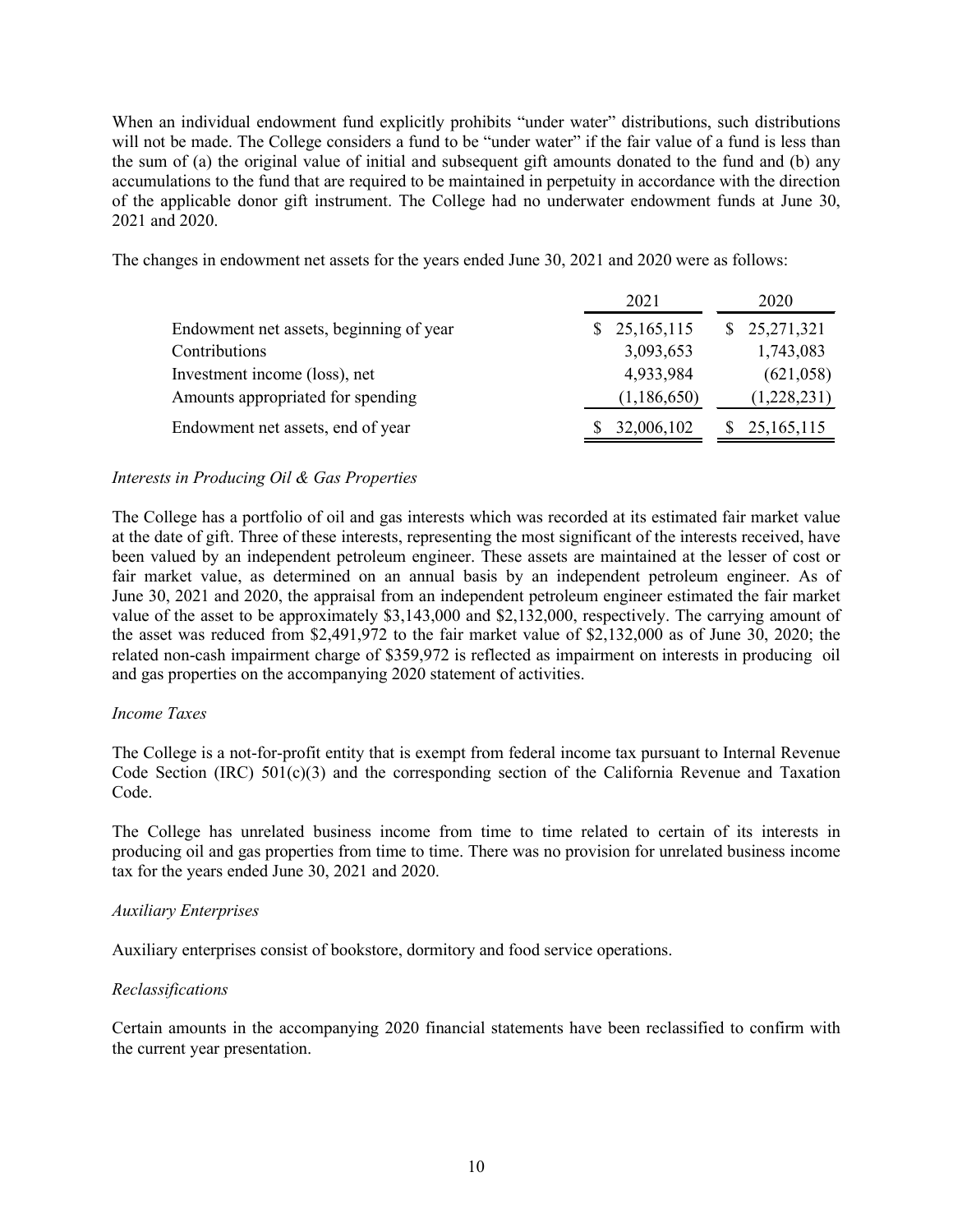## *Estimates*

The preparation of financial statements in conformity with accounting principles generally accepted in the United States of America requires management to make estimates and assumptions that affect amounts reported in the financial statements and accompanying notes. Accordingly, actual results could differ from those estimates.

## *Risks and Uncertainties*

The College is subject to risks and uncertainties as a result of the recent novel coronavirus (COVID-19). While management continues to monitor the situation and its financial impact on the College, the extent to which the COVID-19 pandemic ultimately affects the College's financial position, cash flows and results of operations currently remains uncertain.

#### *Subsequent Events*

The College has evaluated subsequent events through the date of the auditors' report, November 8, 2021, which is the date the accompanying financial statements were available to be issued.

#### NOTE 2 – GIFTS AND GRANTS RECEIVABLE

Gifts and grants receivable consist of unconditional promises to give cash to the College.

Unconditional promises to give that are expected to be collected in future years are recorded at the present value of estimated future cash flows. The discounts on those amounts are computed using a risk-free rate of 3.0 percent and are being accreted and recognized over the discount period.

Gifts and grants receivable are expected to be collected in the following periods as of June 30, 2021 and 2020:

|                             | Gifts and Grants Receivable as of June 30, 2021 |            |   |  |                |                          |   |            |  |           |  |            |
|-----------------------------|-------------------------------------------------|------------|---|--|----------------|--------------------------|---|------------|--|-----------|--|------------|
|                             | General                                         |            |   |  | Restricted for |                          |   | General    |  |           |  |            |
|                             |                                                 | Operations |   |  |                |                          |   | Facilities |  | Endowment |  | Operations |
| Less than one year          |                                                 | 1,845,370  | S |  |                |                          | S | 1,845,370  |  |           |  |            |
| One to five years           |                                                 | 1,091,641  |   |  |                |                          |   | 1,091,641  |  |           |  |            |
|                             |                                                 | 2,937,011  |   |  |                |                          |   | 2,937,011  |  |           |  |            |
| Present value discount      |                                                 | (56, 580)  |   |  |                |                          |   | (56, 580)  |  |           |  |            |
| Gifts and grants receivable |                                                 | 2,880,431  | S |  |                | $\overline{\phantom{a}}$ |   | 2,880,431  |  |           |  |            |

| Gifts and Grants Receivable as of June 30, 2020 |  |
|-------------------------------------------------|--|

|                             |   | General    |   |                          |  | Restricted for |   |           |  |  |
|-----------------------------|---|------------|---|--------------------------|--|----------------|---|-----------|--|--|
|                             |   | Operations |   | Facilities               |  | Endowment      |   | Total     |  |  |
| Less than one year          | S | 314,438    | S | 2,000,000                |  | 413,689        | S | 2,728,127 |  |  |
| One to five years           |   | 1,424,115  |   |                          |  |                |   | 1,424,115 |  |  |
|                             |   | 1,738,553  |   | 2,000,000                |  | 413,689        |   | 4,152,242 |  |  |
| Present value discount      |   | (29, 430)  |   | $\overline{\phantom{0}}$ |  |                |   | (29, 430) |  |  |
| Gifts and grants receivable |   | 1,709,123  |   | 2,000,000                |  | 413,689        |   | 4,122,812 |  |  |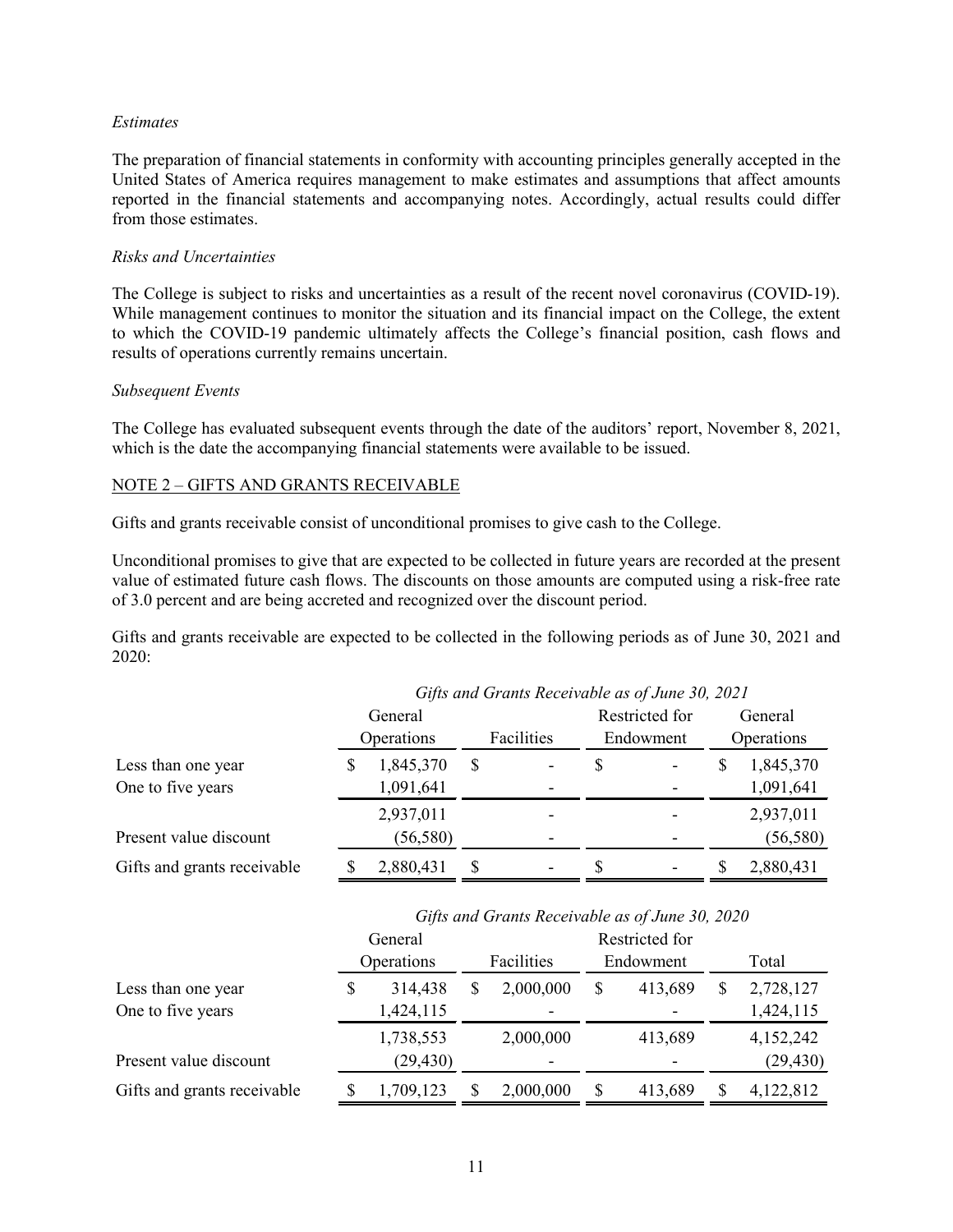As of June 30, 2021, approximately 70% of total gifts and grants receivable were due from one donor. Management does not believe that there are any collectability issues associated with the College's gifts and grants receivable.

# NOTE 3 – FAIR VALUE MEASUREMENTS

The College uses a three-tier fair value hierarchy which prioritizes the inputs used in measuring fair value. These tiers include: Level 1, defined as observable inputs such as quoted market prices in active markets for identical assets; Level 2, defined as inputs other than quoted prices in active markets that are either observable directly or indirectly through market corroboration, for substantially the full term of the financial instrument; and Level 3, defined as unobservable inputs in which little or no market data exists, therefore requiring an entity to develop its own assumptions.

Following is a description of the valuation methodologies used for investments measured at fair value at June 30, 2021 and 2020.

*Equity securities:* Securities traded on a national securities exchange (or reported on the NASDAQ national market) are stated at the last reported sales price on the day of valuation.

*Corporate obligations:* The fair value of corporate bonds is estimated using various techniques, which may consider recently executed transactions in securities of the issuer or comparable issuers, market price quotations (where observable), bond spreads, fundamental data relating to the issuer, and credit default swap spreads adjusted for any basis difference between cash and derivative instruments.

*U.S. government obligations:* These securities are normally valued using a model that incorporates market observable data such as reported sales of similar securities, broker quotes, yields, bids, offers, and reference data. Certain securities are valued principally using dealer quotations. These are categorized in level 1 and level 2 of the fair value hierarchy depending on the inputs used and market activity levels for specific securities.

*U.S. agency obligations:* U.S. agency obligations are comprised of agency issued debt. Agency issued debt securities are generally valued in a manner similar to U.S. government securities.

*Short term investments:* Short-term investments generally consist of investments in money market mutual funds. The fair values of money market mutual fund investments are carried at NAV of \$1 per share.

*Commercial mortgage and assets backed securities:* The fair value of commercial mortgage backed securities is estimated based on models that consider the estimated cash flows of each tranche of the entity, establish a benchmark yield, and develop an estimated tranche specific spread to the benchmark yield based on the unique attributes of the tranche.

*Repurchase agreements:* Short-term repurchase agreements are recorded at fair value, which is determined to be amortized cost.

*Exchange-traded funds:* The fair value is at intraday indicative value using most recent value of the fund based on market prices of the underlying securities.

*Collateralized mortgage obligations:* Collateralized mortgage obligations are comprised of mortgage pass-throughs. Mortgage passthroughs include to-be-announced (TBA) securities and mortgage passthrough certificates. TBA securities and mortgage pass-throughs are generally valued using dealer quotations.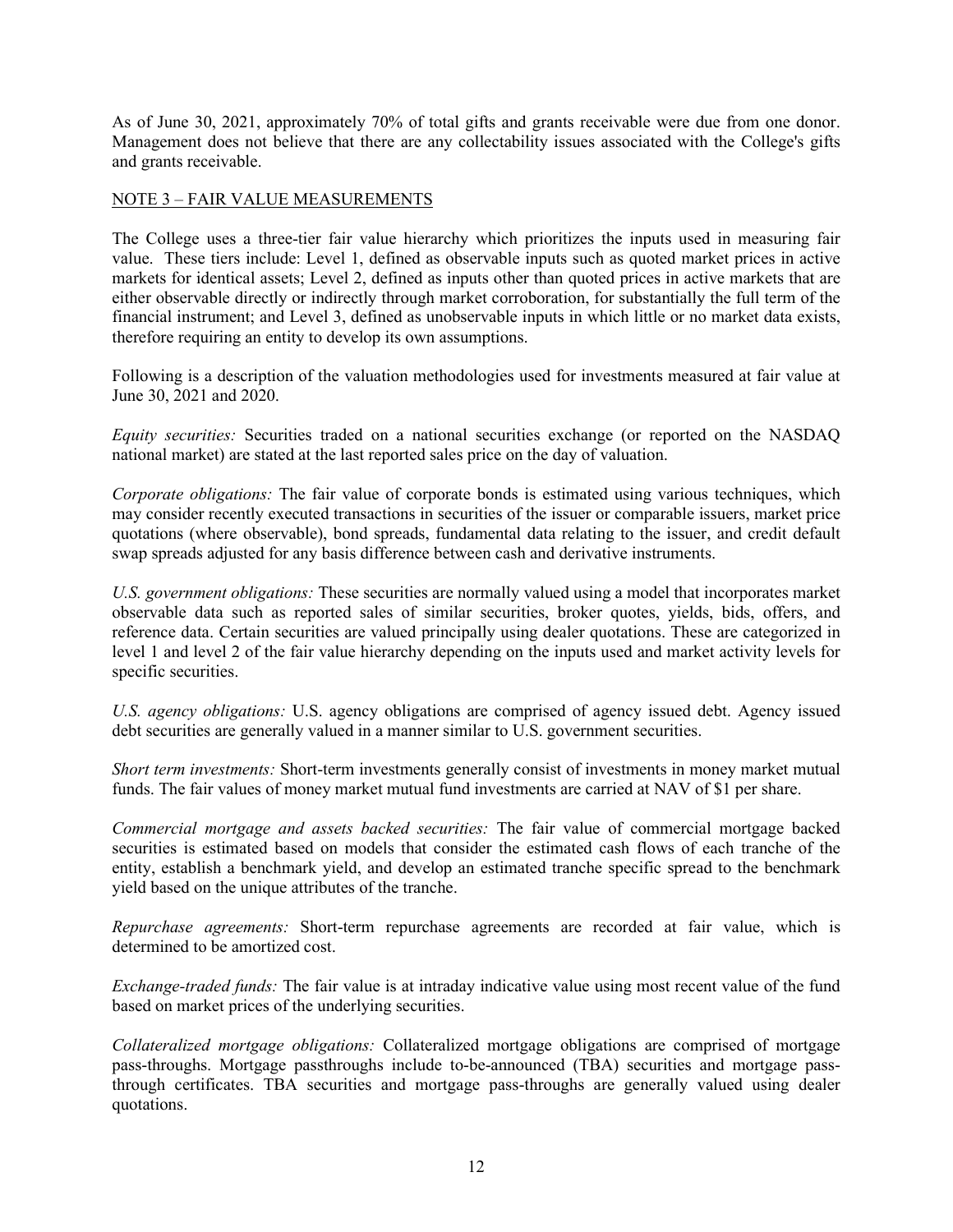*Municipals:* Municipals are fixed income bonds that are normally valued based on quotes and active trades of similar securities as well as reviews of current economic conditions, market psychology, trading levels, spread relationships and the slope of the yield curve.

*Equity securities – private companies:* Valued at book value per share.

*Certificates of deposit*: Fair values are estimated to approximate deposit account balances, payable on demand, as no discounts for credit quality or liquidity were determined to be applicable.

The following tables set forth by level, within the fair value hierarchy, the College's marketable and other securities and assets held in trusts and gift annuities at fair value as of June 30, 2021 and 2020. Classification within the fair value hierarchy table is based on the lowest level of any input that is significant to the fair value measurement.

|                                       |                  | Fair Value Measurements at Reporting Date Using |                  |       |                  |    |                  |  |
|---------------------------------------|------------------|-------------------------------------------------|------------------|-------|------------------|----|------------------|--|
|                                       |                  |                                                 | Quoted Prices in |       |                  |    |                  |  |
|                                       |                  | <b>Active Markets</b>                           |                  | Other |                  |    | Significant      |  |
|                                       |                  |                                                 | for Identical    |       | Observable       |    | Unobservable     |  |
| 2021                                  | Total            |                                                 | Assets (Level 1) |       | Inputs (Level 2) |    | Inputs (Level 3) |  |
| Marketable securities and other:      |                  |                                                 |                  |       |                  |    |                  |  |
| <b>Equity securities</b>              | \$<br>21,315,700 | \$                                              | 21,315,700       | \$    |                  | \$ |                  |  |
| Corporate obligations                 | 3,884,936        |                                                 |                  |       | 3,884,936        |    |                  |  |
| U.S. government obligations           | 2,249,959        |                                                 |                  |       | 2,249,959        |    |                  |  |
| U.S. agency obligations               | 1,834,000        |                                                 |                  |       | 1,834,000        |    |                  |  |
| Short term investments                | 982,700          |                                                 | 982,700          |       |                  |    |                  |  |
| Commercial mortgage securities        | 570,202          |                                                 |                  |       | 570,202          |    |                  |  |
| Asset backed securities               | 553,285          |                                                 |                  |       | 553,285          |    |                  |  |
| Exchange-traded funds                 | 241,510          |                                                 | 241,510          |       |                  |    |                  |  |
| Repurchase agreements                 | 171,384          |                                                 |                  |       | 171,384          |    |                  |  |
| Equity securities - private companies | 75,050           |                                                 |                  |       |                  |    | 75,050           |  |
| Collateralized mortgage obligations   | 70,653           |                                                 |                  |       | 70,653           |    |                  |  |
| Municpals                             | 56,722           |                                                 |                  |       | 56,722           |    |                  |  |
|                                       | 32,006,102       | \$                                              | 22,539,910       | \$    | 9,391,142        | S  | 75,050           |  |
| 2020                                  |                  |                                                 |                  |       |                  |    |                  |  |
| Marketable securities and other:      |                  |                                                 |                  |       |                  |    |                  |  |
| <b>Equity securities</b>              | \$<br>10,507,608 | S                                               | 10,507,608       | \$    |                  | \$ |                  |  |
| U.S. government obligations           | 8,959,875        |                                                 | 8,959,875        |       |                  |    |                  |  |
| Exchange-traded funds                 | 2,179,063        |                                                 | 2,179,063        |       |                  |    |                  |  |
| Corporate obligations                 | 927,267          |                                                 |                  |       | 927,267          |    |                  |  |
| Certificates of deposit               | 797,972          |                                                 | 797,972          |       |                  |    |                  |  |
| Equity securities - private companies | 75,050           |                                                 |                  |       |                  |    | 75,050           |  |
|                                       | \$<br>23,446,835 | \$                                              | 22,444,518       | \$    | 927,267          | \$ | 75,050           |  |
| Less: current portion                 | (2,002,700)      |                                                 |                  |       |                  |    |                  |  |
|                                       | \$<br>21,444,135 |                                                 |                  |       |                  |    |                  |  |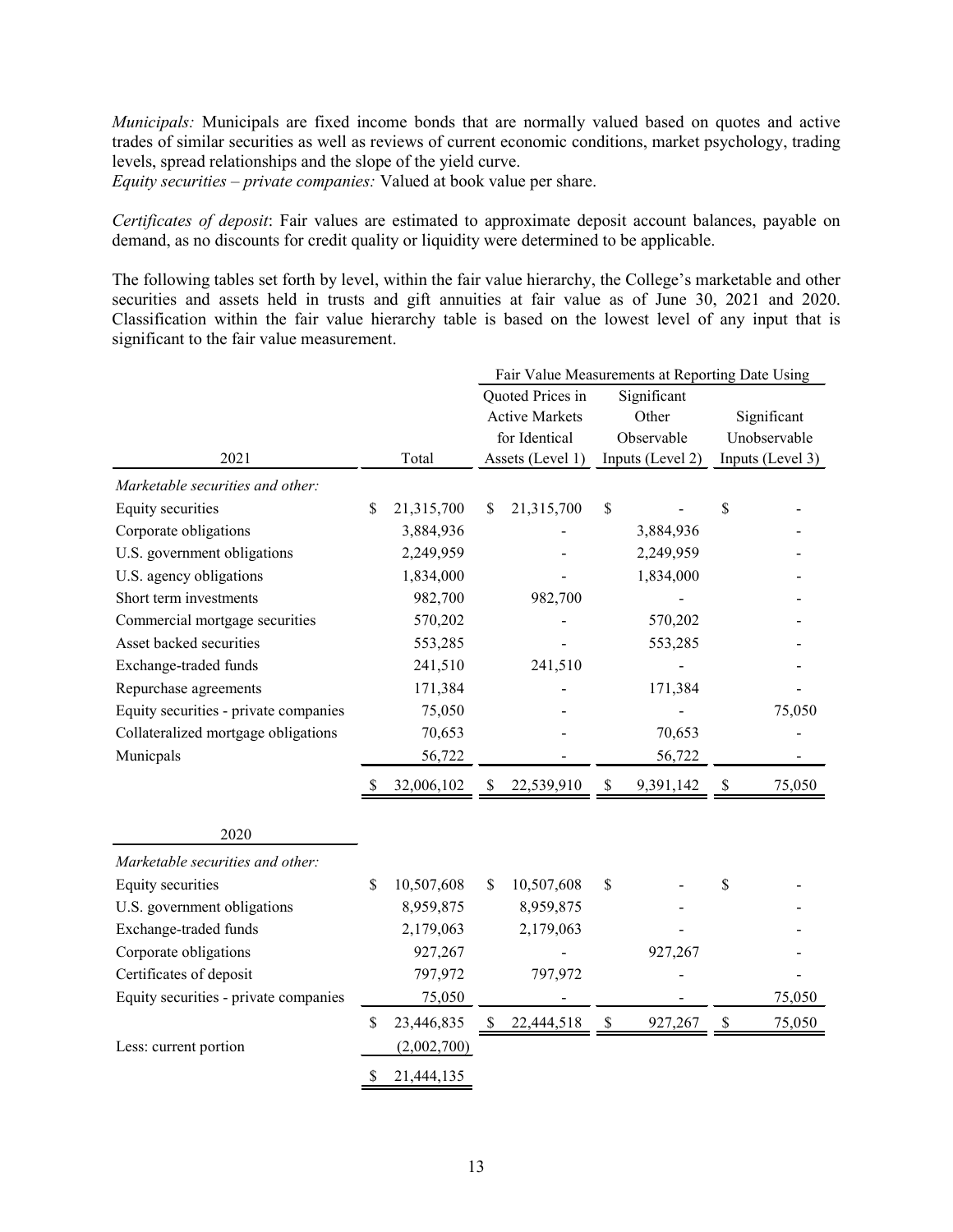|                                           |    |           | Fair Value Measurements at Reporting Date Using |                       |    |                  |    |                  |
|-------------------------------------------|----|-----------|-------------------------------------------------|-----------------------|----|------------------|----|------------------|
|                                           |    |           |                                                 | Quoted Prices in      |    | Significant      |    |                  |
|                                           |    |           |                                                 | <b>Active Markets</b> |    | Other            |    | Significant      |
|                                           |    |           |                                                 | for Identical         |    | Observable       |    | Unobservable     |
| 2021                                      |    | Total     |                                                 | Assets (Level 1)      |    | Inputs (Level 2) |    | Inputs (Level 3) |
| Assets held in trusts and gift annuities: |    |           |                                                 |                       |    |                  |    |                  |
| <b>Equity securities</b>                  | \$ | 1,417,007 | \$                                              | 1,417,007             | \$ |                  | \$ |                  |
| Exchange-traded funds                     |    | 1,013,202 |                                                 | 1,013,202             |    |                  |    |                  |
| Cash                                      |    | 600,276   |                                                 | 600,276               |    |                  |    |                  |
| U.S. government obligations               |    | 308,314   |                                                 | 308,314               |    |                  |    |                  |
| Corporate obligations                     |    | 107,761   |                                                 |                       |    | 107,761          |    |                  |
| Certificates of deposit                   |    | 25,555    |                                                 | 25,555                |    |                  |    |                  |
|                                           | S  | 3,472,115 | S.                                              | 3,364,354             | \$ | 107,761          | \$ |                  |
| 2020                                      |    |           |                                                 |                       |    |                  |    |                  |
|                                           |    |           |                                                 |                       |    |                  |    |                  |
| Assets held in trusts and gift annuities: |    |           |                                                 |                       |    |                  |    |                  |
| Equity securities                         | \$ | 1,040,319 | \$                                              | 1,040,319             | \$ |                  | \$ |                  |
| Exchange-traded funds                     |    | 980,466   |                                                 | 980,466               |    |                  |    |                  |
| Certificates of deposit                   |    | 547,116   |                                                 | 547,116               |    |                  |    |                  |
| Corporate obligations                     |    | 298,570   |                                                 |                       |    | 298,570          |    |                  |
| U.S. government obligations               |    | 268,465   |                                                 | 268,465               |    |                  |    |                  |
| Cash                                      |    | 124,298   |                                                 |                       |    | 124,298          |    |                  |
| Equity securities - private companies     |    | 21,817    |                                                 |                       |    |                  |    | 21,817           |
|                                           |    | 3,281,051 |                                                 | 2,836,366             |    | 422,868          | \$ | 21,817           |

The following table sets forth a summary of changes in the fair value of the College's Level 3 assets for the years ended June 30:

|                            | 2021 |           |  |          |  |
|----------------------------|------|-----------|--|----------|--|
| Balance, beginning of year |      | 96,867    |  | 139,087  |  |
| Sales of equity securities |      | (21, 817) |  | (53,809) |  |
| Unrealized gains           |      |           |  | 11,589   |  |
| Balance, end of year       |      | 75,050    |  | 96,867   |  |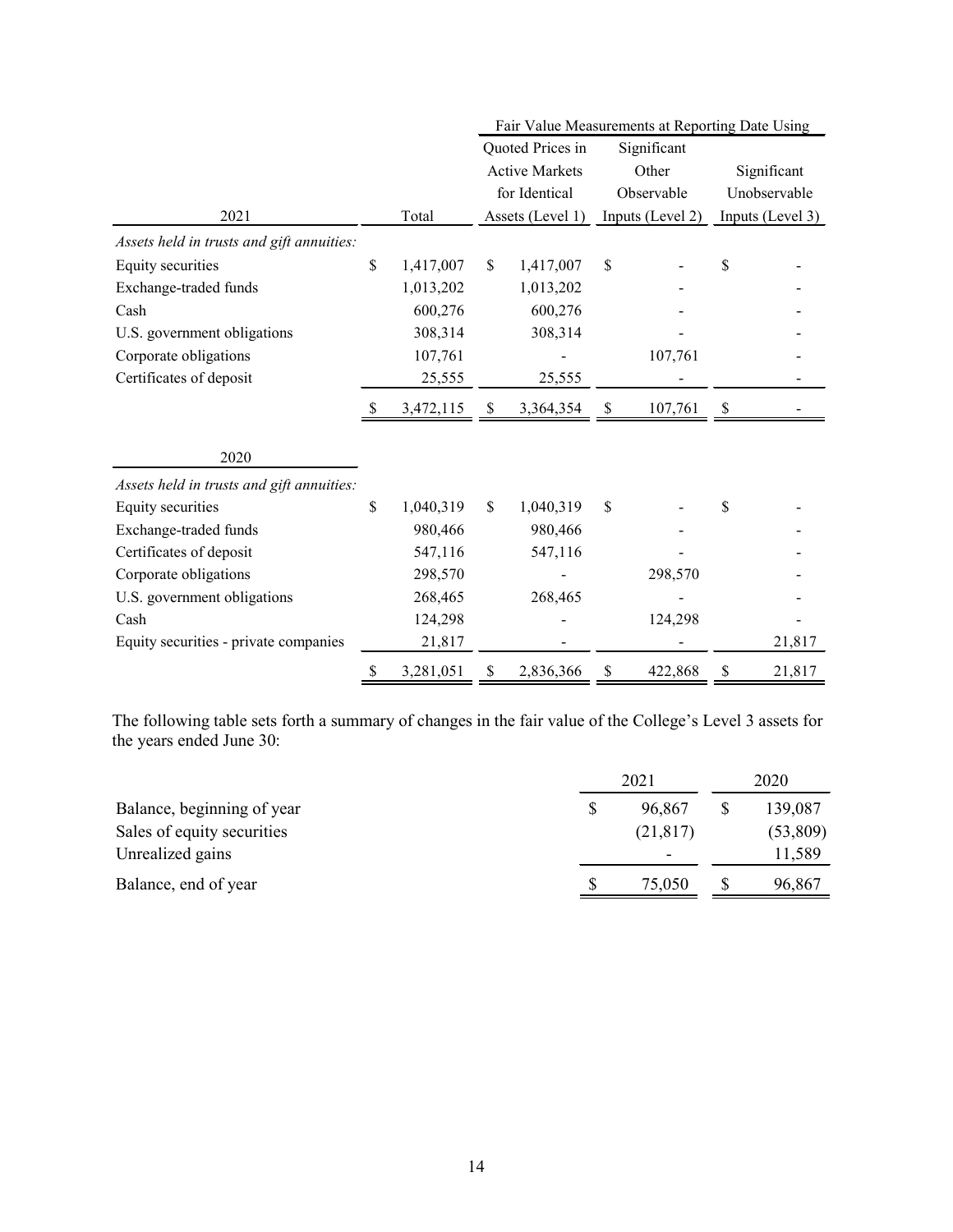# NOTE 4 – PROPERTY, PLANT AND EQUIPMENT

Property, plant and equipment are either stated at purchase cost or the estimated fair market value at date of gift and consisted of the following at June 30:

|                                                 | 2021            | 2020            |
|-------------------------------------------------|-----------------|-----------------|
| Land                                            | 10,089,980<br>S | 10,039,815<br>S |
| Buildings and improvements                      | 101,571,508     | 99,742,659      |
| Equipment and artwork                           | 8,406,935       | 7,767,137       |
| Library books                                   | 691,719         | 627,484         |
|                                                 | 120,760,142     | 118,177,095     |
| Less: accumulated depreciation and amortization | (40, 440, 058)  | (37, 171, 340)  |
|                                                 | 80,320,084      | 81,005,755      |
| Construction in progress                        | 11,104,259      | 3,774,402       |
|                                                 | 91,424,343      | 84,780,157      |

Depreciation and amortization expense was \$3,268,718 and \$3,148,825 for the years ended June 30, 2021 and 2020, respectively.

It is the College's policy to capitalize all additions with a purchase cost or estimated fair market value at date of gift of \$2,000 or more. Depreciation and amortization is computed on a straight-line basis over the estimated useful lives of the assets as follows:

| Buildings and improvements | 30 years       |
|----------------------------|----------------|
| Equipment                  | $5 - 10$ years |
| Library books              | 10 years       |

Long-lived assets are reviewed for impairment whenever events or changes in circumstances indicate that the carrying amount of an asset may not be recoverable. When such factors indicate that assets should be evaluated for possible impairment, management would prepare an analysis comparing the carrying value of the assets to future undiscounted cash flows of the underlying assets. The net book value of the underlying assets is adjusted to fair value if the sum of the expected undiscounted future cash flows is less than book value. To date, management has not identified any such factors pertaining to the College's long-lived assets.

#### NOTE 5 – LONG-TERM DEBT

#### *Note Payable*

The College has a Note Agreement (the Note) with a bank bearing interest at 4.75% prior to June 24, 2020, and with reduced interest of 4.00% effective June 24, 2020. The Note requires monthly payments of interest only with annual principal payments of \$135,000, with final payment due July 1, 2024. Prepayments of principal may be made at any time without penalty. During the year ended June 30, 2021, the College prepaid additional principal of \$5,870,000. The Note is secured by a deed of trust on the College's property. As of June 30, 2021 and 2020, the outstanding balance of the Note was \$3,561,088 and \$9,566,088, respectively.

The Note has certain financial covenants. As of June 30, 2021, the College was in compliance with such covenants.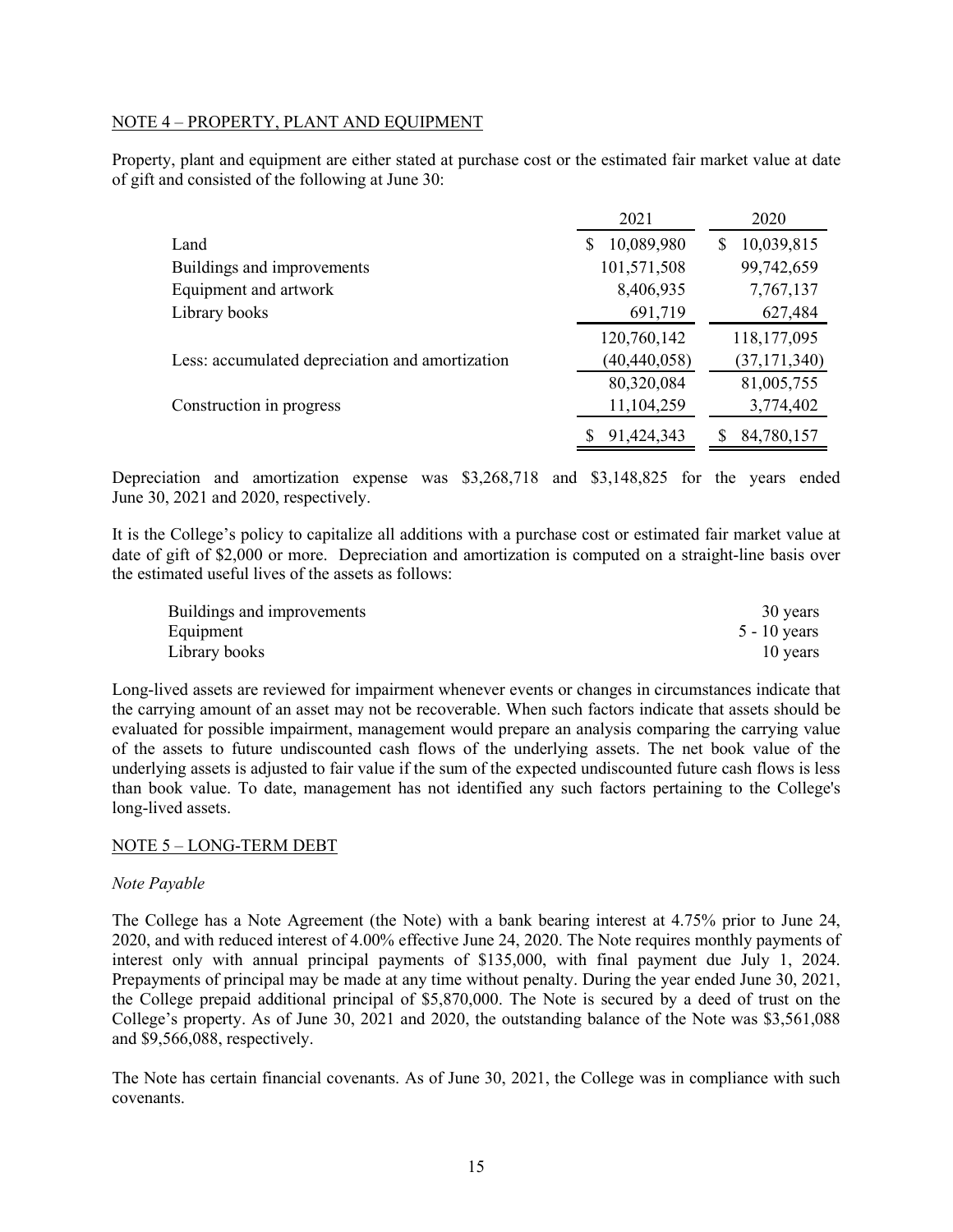## *Promissory Note*

The College has a Promissory Note Agreement (the Promissory Note) with a financing institution in the amount of \$5,000,000. On May 1, 2019, the College requested and received the initial advance of \$600,000. Further advance requests may be made in the minimum amount of \$100,000 per request, up to the maximum loan amount of \$5,000,000, from the date of the initial advance of May 1, 2019 until the earlier of (i) a date requested by the financing institution; or (ii) the date which is thirty-six months after the initial advance on May 1, 2019. The initial advance bears interest at 1.5% per annum until May 1, 2022 and requires monthly payments of interest. In April 2020, the College requested and received another advance of \$1,000,000. Following May 1, 2022 until the maturity date of May 1, 2042, the borrowings under the Promissory Note bear a fixed rate equal to the Applicable Treasury Constant Maturity Rate plus 250 basis points or 4.00%, whichever is greater, and requires monthly principal and interest payments with the remaining principal and any accrued but unpaid interest due in full on the maturity date. The Promissory Note is secured by the College's Northfield campus. As of June 30, 2021 and 2020, the outstanding balance of this note was \$1,600,000.

Future maturities of the long-term debt as of June 30, 2021 were as follows:

| Year Ending           |    |           |
|-----------------------|----|-----------|
| June 30,              |    |           |
| 2022                  | \$ | 135,000   |
| 2023                  |    | 209,930   |
| 2024                  |    | 205,254   |
| 2025                  |    | 3,228,481 |
| 2026                  |    | 73,486    |
| Thereafter            |    | 1,308,937 |
|                       |    | 5,161,088 |
| Less: current portion |    | (135,000) |
|                       | S  | 5,026,088 |

#### *Line of Credit*

The College has a \$5,000,000 line of credit agreement with a bank which matures July 1, 2024. Borrowings bear interest at a variable rate based on prime plus 0.25% and are collateralized by a deed of trust on the College's property. There was no outstanding balance under the line of credit as of June 30, 2021 and 2020.

#### NOTE 6 – PAYCHECK PROTECTION PROGRAM LOAN

In February 2021, the College received \$1,860,310 in loan proceeds from a bank pursuant to the U.S. Small Business Administration's (SBA) Paycheck Protection Program under the Coronavirus Aid, Relief, and Economic Securities Act (CARES ACT). Proceeds received under the terms of the loan are subject to partial or full forgiveness provided that the College meets certain spending requirements. In August 2021, the College received full forgiveness of the loan proceeds.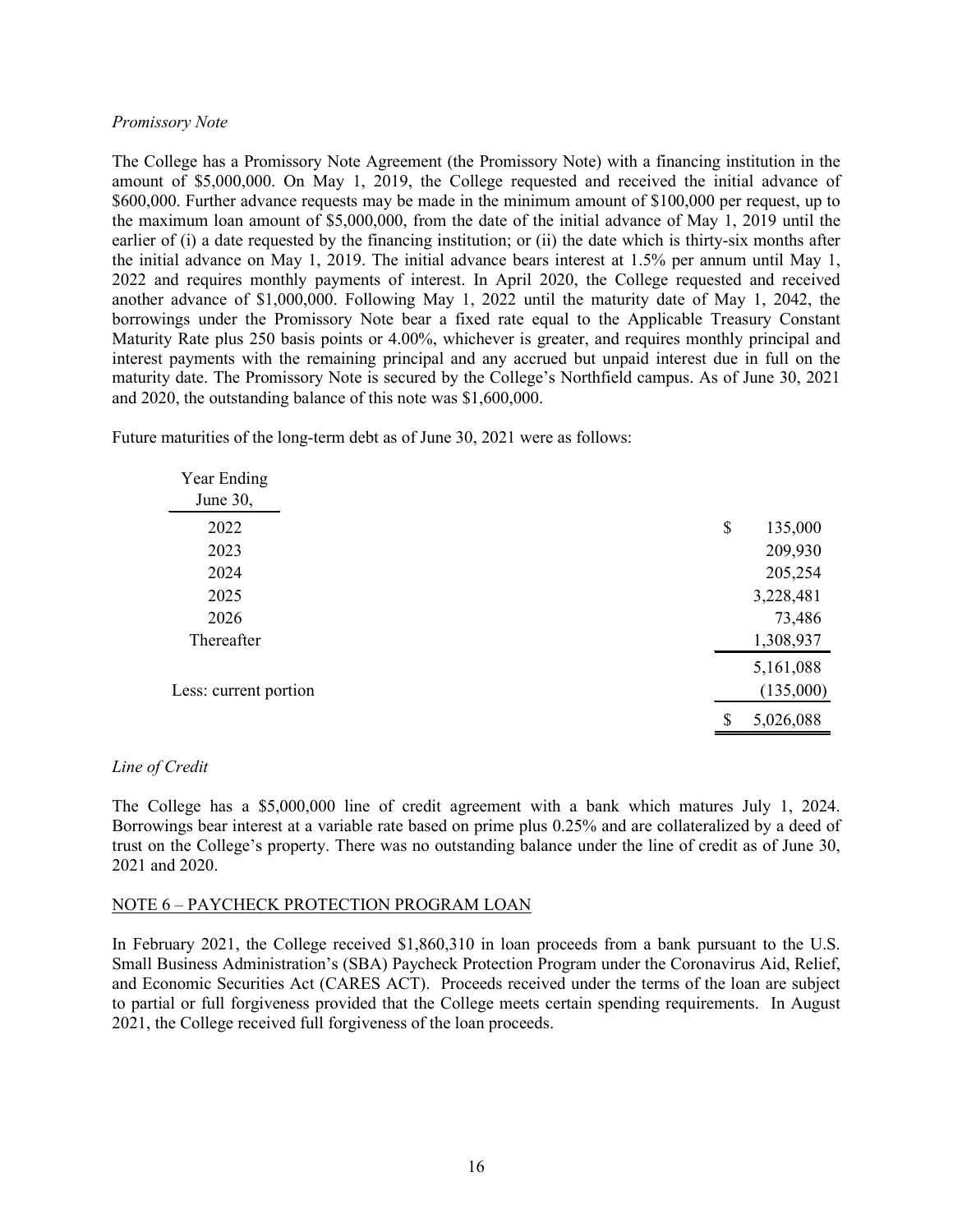#### NOTE 7 – RETIREMENT CONTRIBUTION ARRANGEMENTS FOR EMPLOYEES

The College operates a defined contribution plan (the Plan) under section 403(b) of IRC. Substantially all employees of the College are eligible to participate in the Plan. The College may make matching contributions of 5% of participant's eligible compensation, up to IRS limitations, for participants who make an elective deferral of 5% or more. Prior to April 1, 2020, in order for participants to share in employer matching contributions, the participant must have completed one year of service. Effective April 1, 2020, the service requirement was removed from the Plan. All contributions made to the Plan vest immediately. Total matching contributions to employee selected retirement funds for the years ended June 30, 2021 and 2020 were approximately \$394,000 and \$340,000, respectively.

#### NOTE 8 – OTHER GAINS AND SUPPORT

#### *Settlement Proceeds*

During the year ended June 30, 2021, the College received approximately \$9,800,000 pertaining to settlement of a dispute; the amount is reflected within other gains and support on the accompanying 2021 statement of activities.

#### *Paycheck Protection Program Loan*

In April 2020, the College received approximately \$1,860,000 in loan proceeds from a bank pursuant to the U.S. SBA Paycheck Protection Program under the CARES ACT. Proceeds received under the terms of the loan are subject to partial or full forgiveness provided that the College meets certain spending requirements. The College received full forgiveness of the loan proceeds in February 2021. The amount is reflected within other gains and support on the accompanying 2021 statement of activities.

# *Higher Education Emergency Relief Fund (HEERF)*

During the year ended June 30, 2021, the College was approved for and received approximately \$487,000 in grant funds through the HEERF established under the Coronavirus Response and Relief Supplemental Appropriations Act, 2021. This amount is reflected within other gains and support on the 2021 statement of activities.

#### NOTE 9 – LIQUIDITY AND AVAILABILITY

The College's financial assets available within one year of the date of financial position for general expenditures are as follows:

|                                                      | 2021      | 2020      |
|------------------------------------------------------|-----------|-----------|
| Cash and cash equivalents                            | 5,246,156 | 899,929   |
| Marketable and other securities                      |           | 2,002,700 |
| Current portion of gifts and grants recievable       | 1,845,370 | 314,438   |
| Account receivable, net                              | 447,258   | 216,503   |
| Endowment payout for use over the next twelve months | 1,350,429 | 1,186,650 |
|                                                      | 8,889,213 | 4,620,220 |

The College's practice is to structure its financial assets to be available as its general expenditures, liabilities and obligations come due.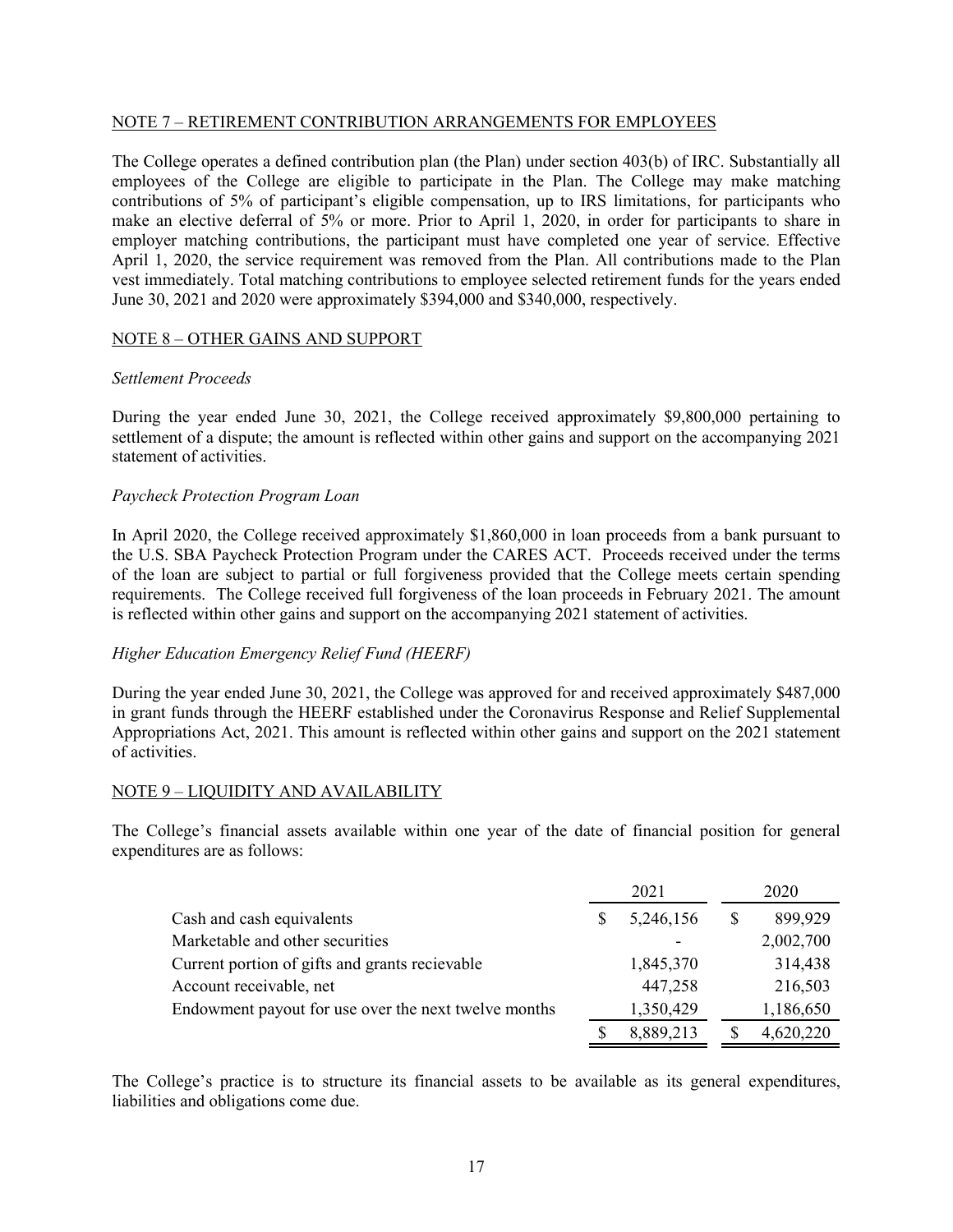The College's cash and cash equivalents on hand as of June 30, 2021 and 2020 generally reflect a cumulative amount in excess of operational needs. The College has experienced a consistent history of annual tuition, auxiliary enterprises, gift and grants revenues exceeding its operating expenses.

# NOTE 10 – EXPENSES BY NATURAL AND FUNCTIONAL CLASSIFICATION

The College's primary service is academic instruction. Natural expenses attributable to more that one functional expense category are allocated based on a variety of cost allocation techniques such as time and effort related to the program and supporting services benefited.

Expenses by natural and functional classification consist of the following for the years ended June 30, 2021 and 2020:

|                                     | Management |            |          |             |                 |             |              |
|-------------------------------------|------------|------------|----------|-------------|-----------------|-------------|--------------|
|                                     |            | Program    |          | and General |                 | Fundraising |              |
| 2021                                |            | Expenses   | Expenses |             | <b>Expenses</b> |             | Total        |
| Salary, wages and fringe benefits   | \$         | 12,866,597 | <b>S</b> | 2,830,620   | \$              | 677,297     | \$16,374,514 |
| Grants and other assistance         |            | 3,185,649  |          |             |                 |             | 3,185,649    |
| Occupancy                           |            | 2,793,742  |          | 331,640     |                 | 20,730      | 3,146,112    |
| Professional and other services     |            | 2,987,735  |          | 541,705     |                 | 102,887     | 3,632,327    |
| Office supplies and minor equipment |            | 357,794    |          | 122,608     |                 | 158,996     | 639,398      |
| Interest                            |            | 365,751    |          | 40,639      |                 |             | 406,390      |
| Depreciation                        |            | 2,943,953  |          | 324,765     |                 |             | 3,268,718    |
| Other                               |            | 1,186,582  |          | 246,918     |                 | 350,770     | 1,784,270    |
|                                     | \$         | 26,687,803 | S        | 4,438,895   | S               | 1,310,680   | \$32,437,378 |

| 2020                                | Program<br>Expenses | Management<br>and General<br>Expenses |           | Fundraising<br>Expenses |           | Total        |
|-------------------------------------|---------------------|---------------------------------------|-----------|-------------------------|-----------|--------------|
| Salary, wages and fringe benefits   | \$<br>10,720,986    | \$                                    | 3,244,512 | S                       | 295,013   | \$14,260,511 |
| Grants and other assistance         | 2,587,201           |                                       |           |                         |           | 2,587,201    |
| Occupancy                           | 2,500,421           |                                       | 292,680   |                         | 19,476    | 2,812,577    |
| Professional and other services     | 2,251,805           |                                       | 348,302   |                         | 348,634   | 2,948,741    |
| Office supplies and minor equipment | 351,614             |                                       | 115,052   |                         | 134,158   | 600,824      |
| Interest                            | 425,441             |                                       | 47,271    |                         |           | 472,712      |
| Depreciation                        | 2,835,736           |                                       | 313,089   |                         |           | 3,148,825    |
| Other                               | 1,163,707           |                                       | 593,565   |                         | 254,352   | 2,011,624    |
|                                     | \$<br>22,836,911    |                                       | 4,954,471 | S                       | 1,051,633 | \$28,843,015 |